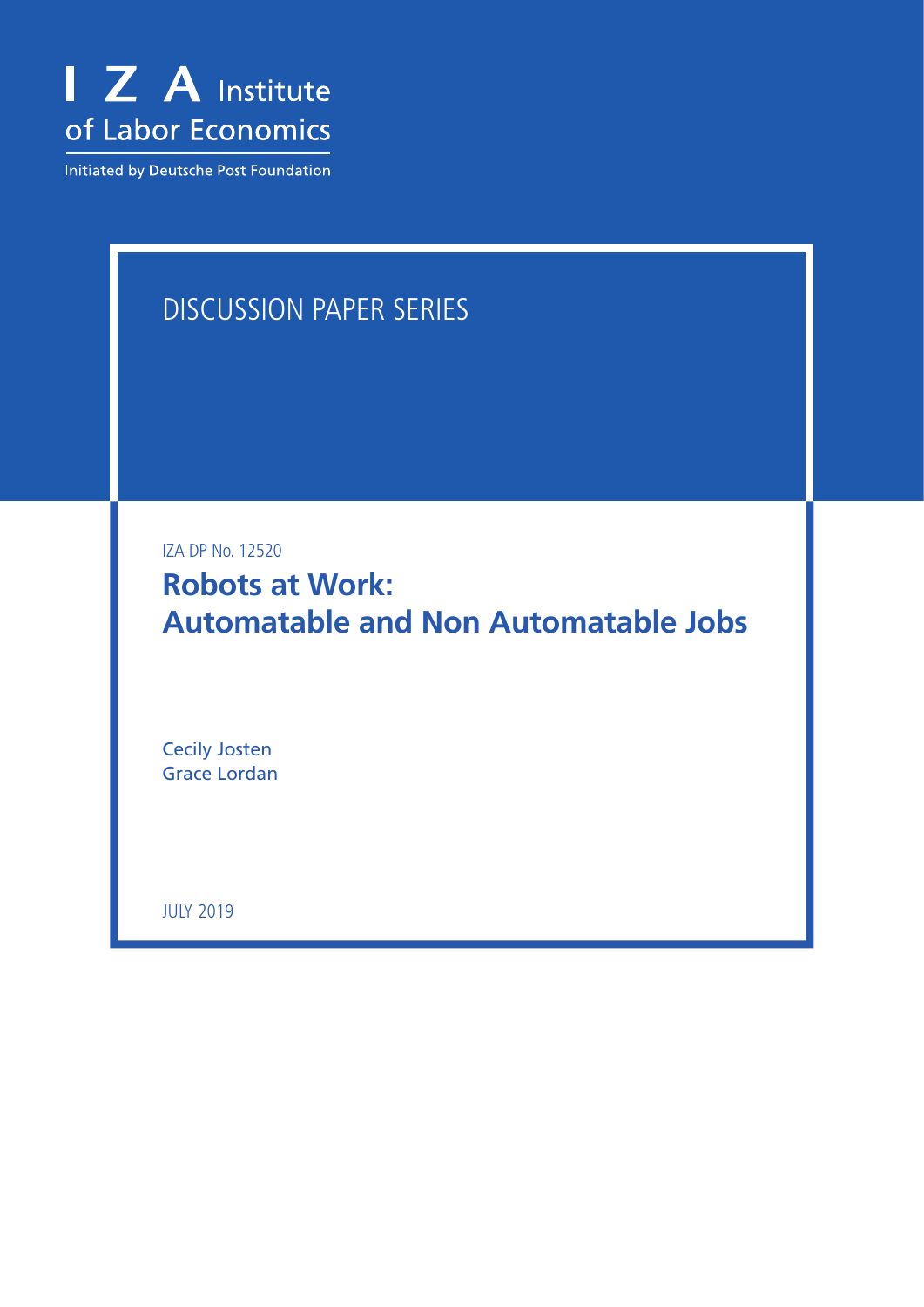

Initiated by Deutsche Post Foundation

## DISCUSSION PAPER SERIES

IZA DP No. 12520

**Robots at Work: Automatable and Non Automatable Jobs**

**Cecily Josten** *London School of Economics*

**Grace Lordan** *London School of Economics and IZA*

JULY 2019

Any opinions expressed in this paper are those of the author(s) and not those of IZA. Research published in this series may include views on policy, but IZA takes no institutional policy positions. The IZA research network is committed to the IZA Guiding Principles of Research Integrity.

The IZA Institute of Labor Economics is an independent economic research institute that conducts research in labor economics and offers evidence-based policy advice on labor market issues. Supported by the Deutsche Post Foundation, IZA runs the world's largest network of economists, whose research aims to provide answers to the global labor market challenges of our time. Our key objective is to build bridges between academic research, policymakers and society.

IZA Discussion Papers often represent preliminary work and are circulated to encourage discussion. Citation of such a paper should account for its provisional character. A revised version may be available directly from the author.

ISSN: 2365-9793

**IZA – Institute of Labor Economics**

| Schaumburg-Lippe-Straße 5-9 | Phone: +49-228-3894-0       |             |
|-----------------------------|-----------------------------|-------------|
| 53113 Bonn, Germany         | Email: publications@iza.org | www.iza.org |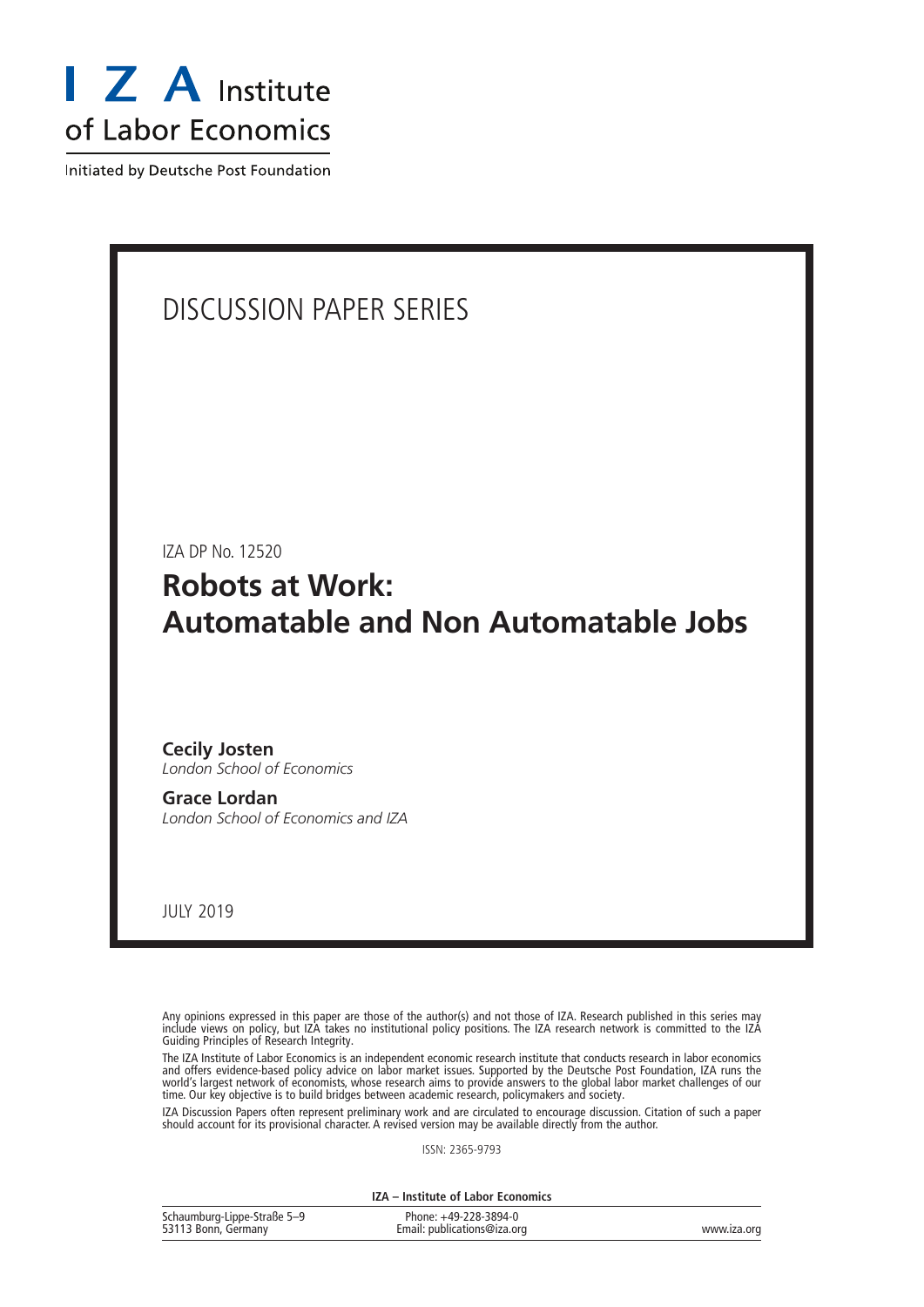# ABSTRACT

# **Robots at Work: Automatable and Non Automatable Jobs\***

This study builds on Autor and Dorn's (2013) classification of automatable work at the three-digit occupation code level to identify additional jobs that will be automatable in the next decade by drawing on patent data. Based on this new classification the study provides estimates of the share of jobs that we expect to be automatable in the EU and across 25 individual countries. The study highlights that aspects of 47% of jobs will be automatable over the next decade, with 35% of all jobs being fully automatable. It also provides some evidence that 'thinking' and 'people' skills will become increasingly important for the fourth industrial revolution. The study puts emphasis on the fact that these estimates are based on static models. Assuming that some of the rents from labor technology will filter back into the economy it is expected that other occupations will expand in number as people consume more goods and services.

| <b>JEL Classification:</b> | J23, J24, 020                 |
|----------------------------|-------------------------------|
| Keywords:                  | robots, labor markets, skills |

### **Corresponding author:**

Grace Lordan London School of Economics and Political Science Houghton Street London WC2A 2AE United Kingdom E-mail: g.lordan@lse.ac.uk

<sup>\*</sup> This has been prepared for publication in the Handbook of Labor, Human Resources and Population Economics. The final publication is available at springerlink.com.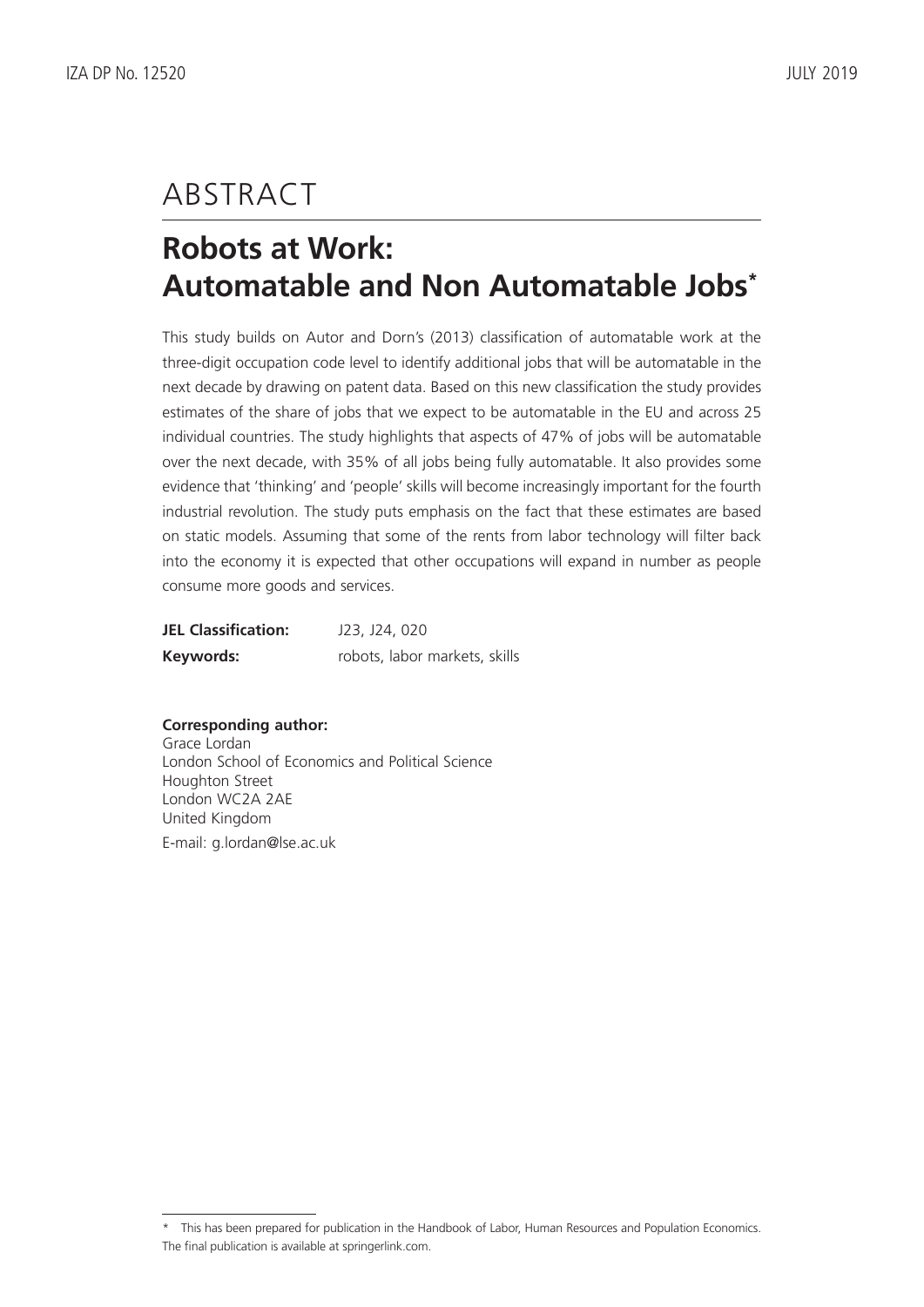#### **Introduction and Background:**

Research on automation and the future of work has brought contributions that seek to determine the exact jobs that have been lost in the past, and also those that may be lost in the future. The critical component of this body of research is how 'automatable' work is defined. The seminal work in this regard is owed to Autor and Dorn (2013) and Autor et al. (2015) who define a job as automatable if it is high in routine task-intensity where routine task-intensity is measured by the level of routine, abstract and manual task content by occupation using the US *Dictionary of Occupation Titles*. Their work looks backwards and highlights clearly that the last three decades of automation have caused a hollowing out of jobs in the middle of the occupation distribution. To this end the types of occupations available to workers have become more polarized, with the majority of occupations falling into high and low skill categories, and mid skill jobs disappearing in large numbers. A second study by Frey and Osborne (2013) provides an alternative definition of automatable work based on ONET data on skills, knowledge and ability within three-digit occupation codes. Given this data, they develop an algorithm which estimates the probability of automation. The authors argue that their definition captures the jobs that will be automatable over the next decade. Based on their work they estimate that 47% of total US employment is at risk of computerization, with service jobs also being susceptible to automation (In the study computerization is defined as automation through computer-controlled equipment).

This study is complementary to these two studies. Specifically, its first contribution to the literature is to introduce a new classification of automatable work at the three-digit occupation code level based on patent data, rather than taking a task-based approach. By focusing on patent data it is argued that the strategy 'follows the money' and has a good chance of correctly identifying the jobs that will be automatable in the next decade if extensive patent activity in that area is recorded. Taking the jobs defined by Autor and Dorn (2013) and Autor et al. (2015) as automatable as accurate (given that it is backward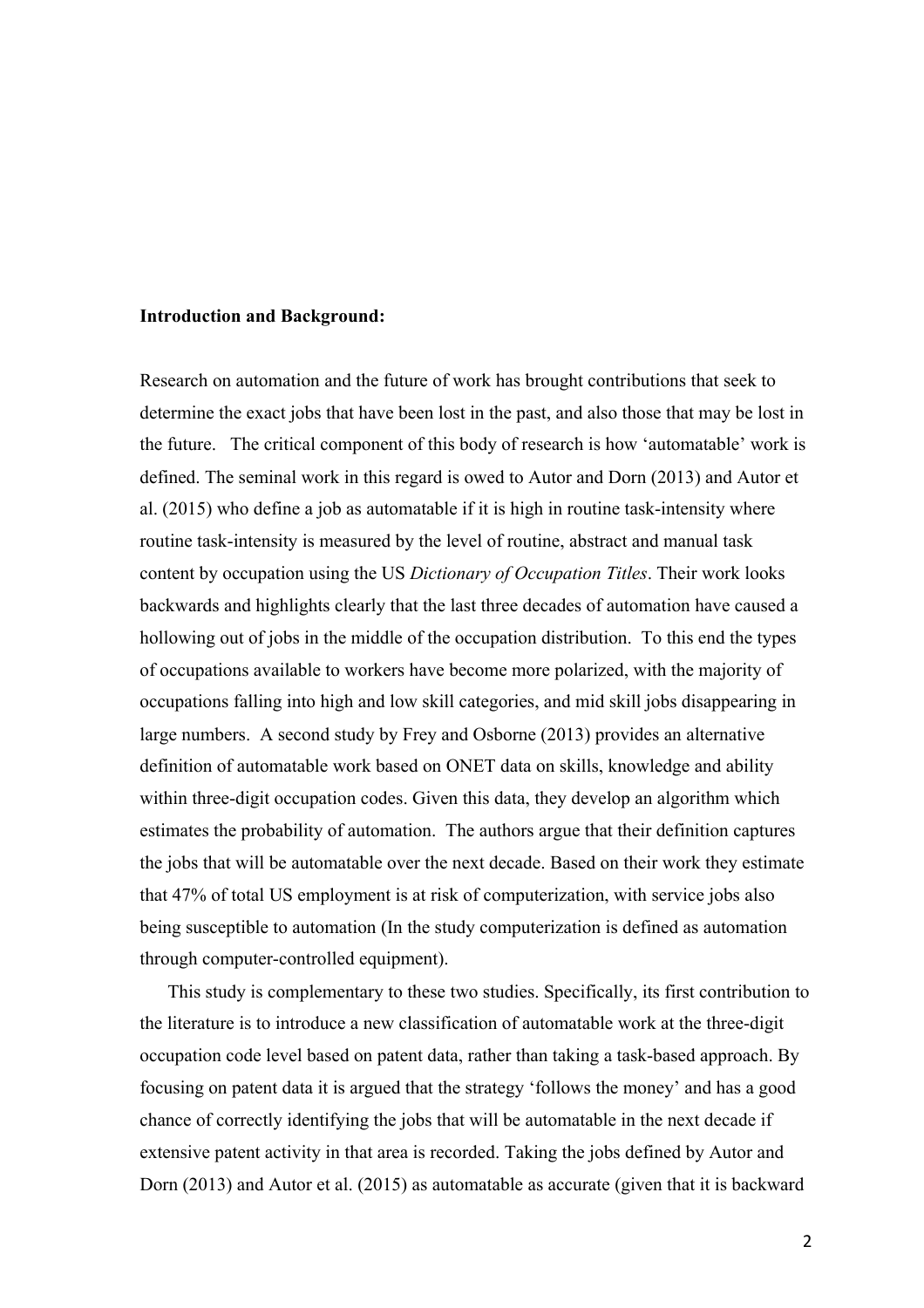looking and captures the jobs already automated well), the new classification involves studying the remaining occupations which they classify as non-automatable, with a view to re-classifying these jobs as automatable as appropriate. In essence, the Autor and Dorn (2013) and Autor et al. (2015) classifications are taken as adequately summarizing changes in jobs for the third industrial revolution, and this study amends this classification to account for new technologies coming on stream for the fourth industrial revolution. The estimates from this study should then be compared to Frey and Osborne (2013) who pursued a similar exercise.

The new classifications distinguish between two types of automatable jobs. First, there are jobs that are expected to be fully automatable within the next decade. A fully automatable job is a job where technology is at a stage of development whereby it is a viable substitute for a particular job (for example driverless car). The second type are jobs, which that are expected to be polarized automatable over the next decades. Polarized automatable jobs arise where patent technology has had some success, but it is envisaged that these developments will progress to a polarization, with human employees being needed where a personal interaction holds real value and robots being utilized where it does not. An example here is wait staff where the patents may have some success in replacing the service at budget or quirky establishments but are unlikely to displace waiters offering a fine dining experience.

The second contribution of this study is to provide estimates of the share of jobs that are expected to be automatable in the EU, and across 25 countries. This is achieved by matching the new classification of automatable work to the EU-LFS data from 2013- 2016. The final contribution of this study is to provide some evidence that abstract thinking and people skills will become increasingly important for the fourth Industrial revolution. It is noted that the estimates that comprise the second and third contribution of this work have also subsequently been documented in two reports to the European Commission on the future of work where a working paper version of this chapter is referenced (see Lordan 2018b, and Lordan 2019).

The importance of understanding the type of work that will be automatable going forward is echoed in Lordan (2018a) and Lordan and Neumark (2018) who suggest that new jobs are now being automated, and highlight that there is already evidence of successful pilots of robots in industry whose purpose is to replace jobs traditionally held by low skilled individuals. Both of these studies also identify negative employment effects for the UK and US, respectively, caused by interactions between the minimum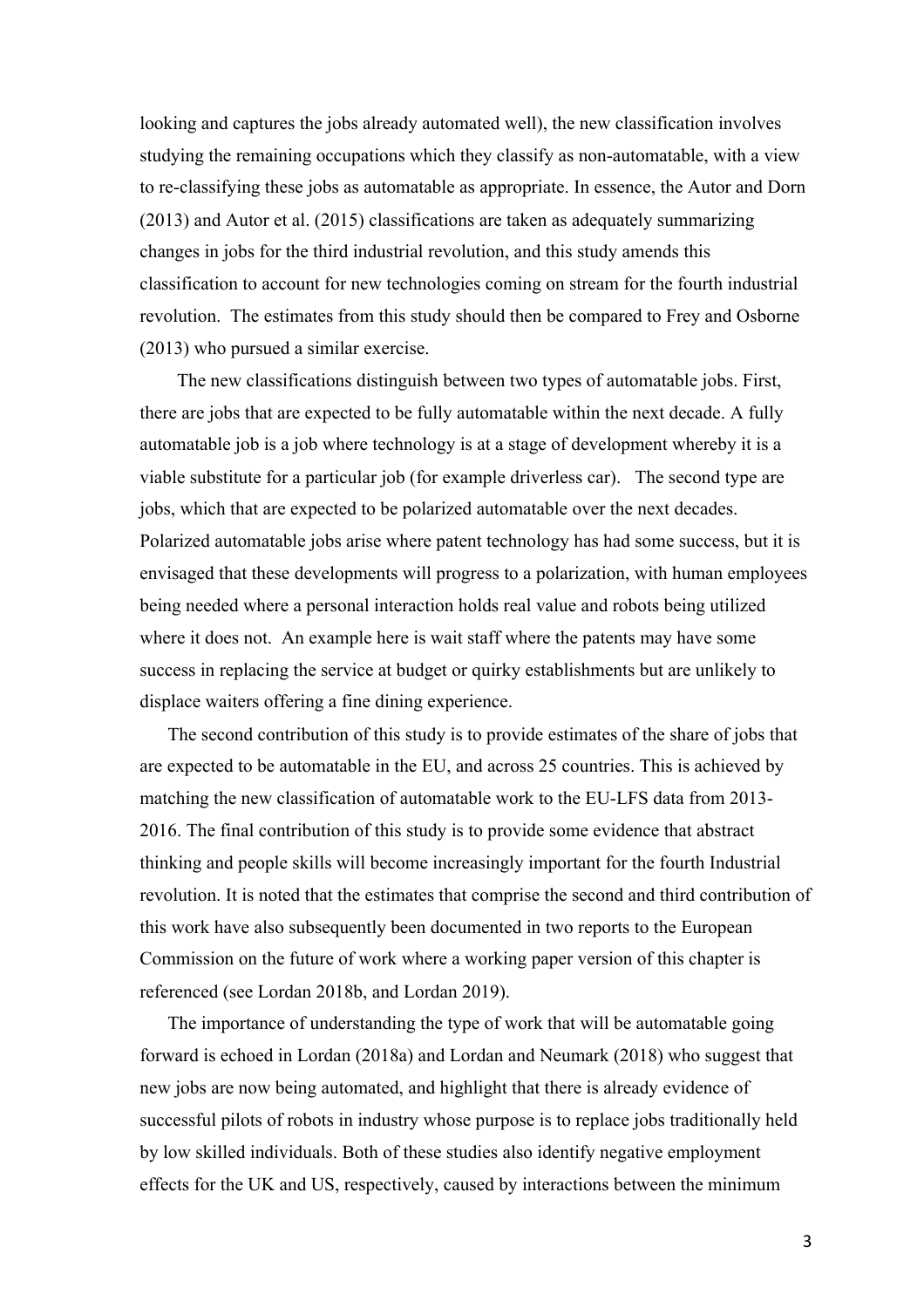wage and automatable employment. Both pieces of research also rely on the definitions of automation laid out by Autor and Dorn (2013) and Autor et al. (2015) when drawing their conclusions, and emphasize larger effects for older low skilled workers.

Also related to this study are other studies that attempt to estimate the effects of automation on employment retrospectively. For example, Acemoglu and Restrepo (2018) investigate this phenomenon linking data on robot usage to local US labor market data. Overall, they find that an increase of one robot reduces the employment to population ratio by 0.18%-0.37% in the average commuting zone. Graetz and Michaels (2016) consider the effect of robot use (measured as actual robot use within countries by industry) on employment by skill for 17 countries from 1993-2007. They find no overall employment effects, however, they do identify a reduction in the low-skill shares of employment. Greenhalgh et al (2001) examine the relationship between technology and employment using UK company data from 1987-1994. In their work, technology is proxied by investments in research and development, intellectual property and trademarks at the firm-level. This work highlights overall positive effects of technology on employment, with particularly substantive increases in the technology sector. Finally, Piva and Vivarelli (2005) examine the effects of technology on employment, with a proxy that captures innovative investments in manufacturing firms in Italy for the period 1992- 1997. The authors identify a small positive correlation between technology adoption and employment.

Overall, the literature received suggests that in the past technology has had little effect on employment overall but has had some negative impacts on individuals of low and medium skill. In contrast, the effects suggested by Frey and Osborne (2013) for the future are substantively larger and predict some erosion of jobs in the services industry. Overall, the shares of employment analysis in this study, based on the refined classification of automatable work, emphasizes that 47% of all current jobs are automatable over the next decade, with 35% of these jobs being fully automatable. This compares well to the estimates of 42% by Frey and Osborne (2013). It is noteworthy that the jobs that are safe from automation are those that involve abstract, strategic or creative thinking, and in particular jobs that involve this type of thinking alongside people interactions.

The findings in this study that 47% of jobs can be automated with technology becoming available shortly, with 35% of these being fully automatable may seem glib. However, these estimates are based on static models. Intuitively, if firms do automate it should stimulate growth, assuming that some of the rents from this new technology are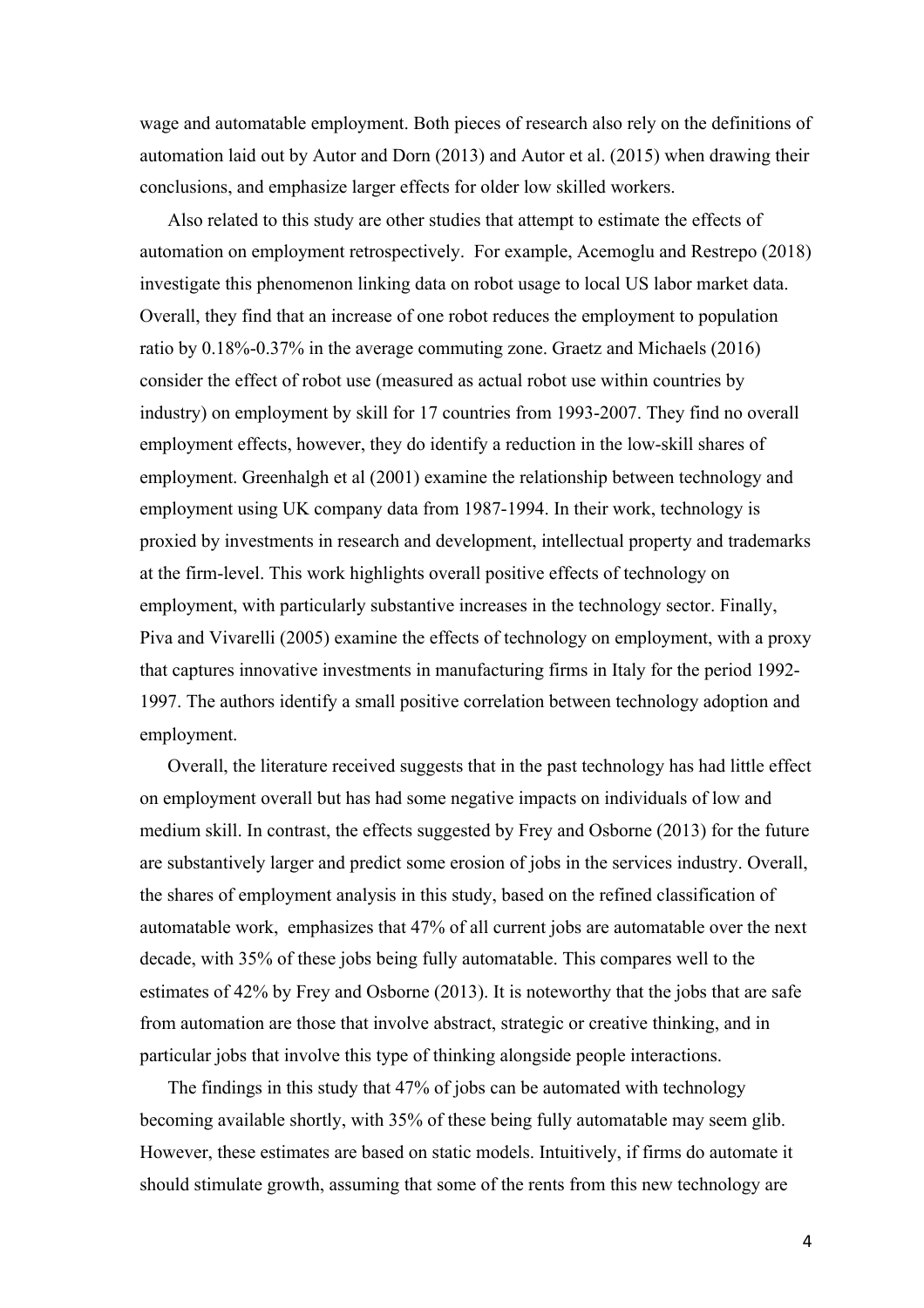recycled back into the economy, it is reasonable to expect other occupations will expand in number as people consume more goods and services. While it is hard to say what new occupations may come on stream, this work suggests that people and 'thinking' (the ability to problem solve, think strategically and navigate around problems) skills are the ones that will hold value for the fourth industrial revolution.

#### **New Classification of Automatable Work:**

To arrive at the new classification the definition of an occupation being automatable by Autor and Dorn (2013) is taken as given. That is, it is viewed that their definition describes well occupations that have been disappearing retrospectively. Specifically, they argue that jobs high in routine task-intensity are automatable given they are codifiable, with routine task-intensity in each three-digit occupation defined as:

$$
RTI_k = \ln(T_k^R) - \ln(T_k^M) - \ln(T_k^A) \tag{1}
$$

where  $T_k^R$ ,  $T_k^M$ , and  $T_k^A$  are the levels of routine, manual, and abstract task inputs for occupation *k*. These levels are defined using variables from versions of the *Dictionary of Occupation Titles*, where incumbent workers are asked to grade the level of their occupation with respect to particular attributes. Overall, equation (1) is increasing in the absolute and relative quantity of tasks that are routine (i.e. codifible) within any occupation. Given the values from equation 1, Autor and Dorn (2013) define the top tertile of three-digit occupation codes as automatable. These definitions are derived based on classifications put forward by Dorn (2009) which is a classification system that can be used to crosswalk US census codes across time. Overall there are 323 occupation codes, which implies that 201 codes are classified as non-automatable. This study relies on patent data to evaluate whether any one of these remaining 201 occupations are going to be automatable over the next decade. It is argued that a significant amount of promising research and development that is searching for a substitute for a particular job, defined as having filed a relevant patent, signals that this job is highly likely to be automatable. This work complements these classifications with information on whether a substitute for a specific three-digit occupation has been successfully piloted, and there are no major changes to the conclusions drawn in this work. To determine the level of patent activity Google Patents is drawn upon. Specifically, Google Patents covers over 87 million patent publications from the following patent offices: United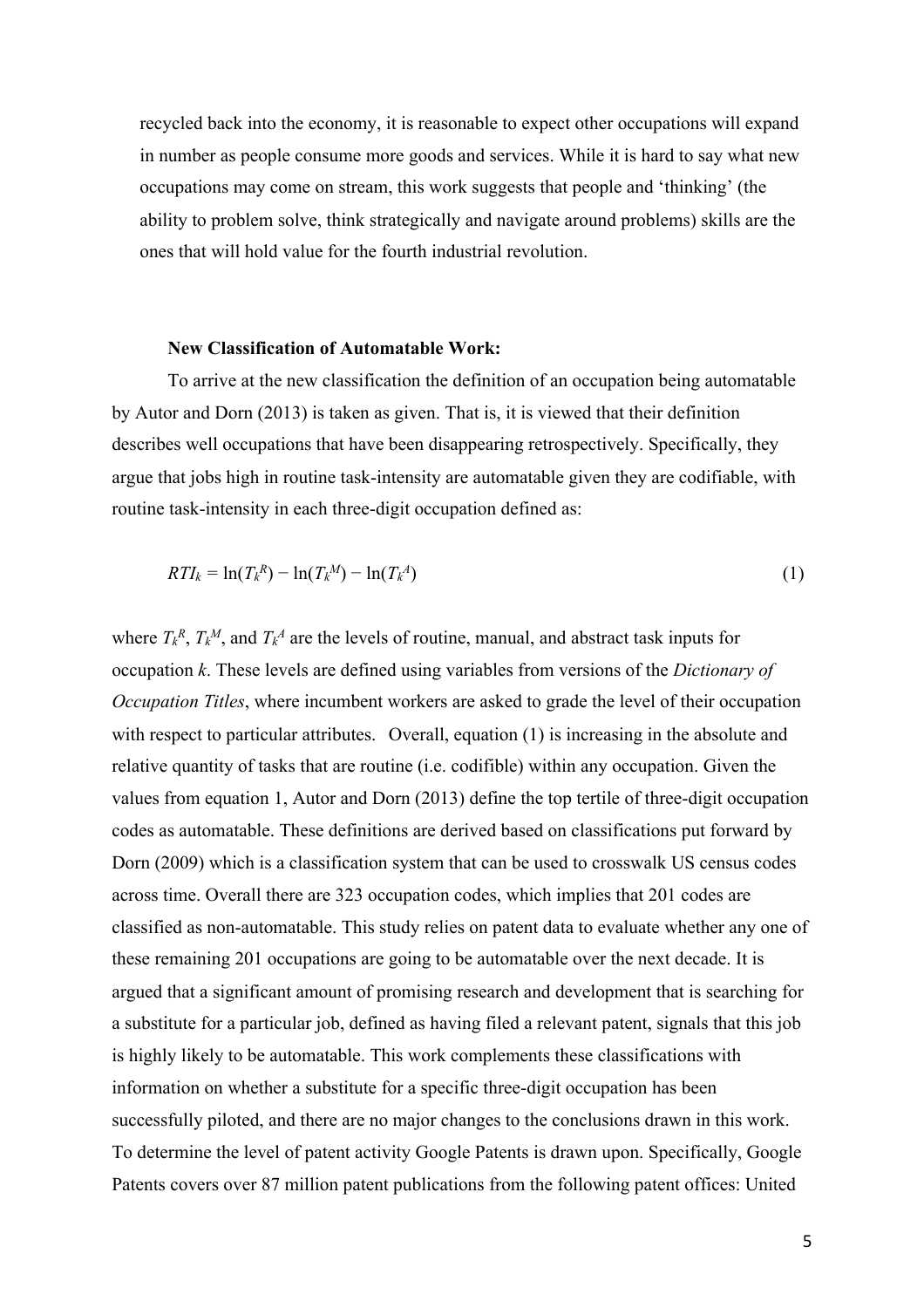States, Europe, Japan, China, South Korea, WIPO, Russia, Germany, United Kingdom, Canada, France, Spain, Belgium, Denmark, Finland, Luxembourg and the Netherlands. Patents that are non-English have been translated by Google Patents and indexed. For the 201 three-digit occupations labelled as non-automatable according to Autor and Dorn (2013), (in summer 2017) Google Patents was searched to determine if a technology is actively being developed as a substitute for that occupation. a total of 216 3-digit occupations are revised. Specifically, the search is for variants of the occupation name, plus either the term 'robot', 'automation' or 'artificial intelligence'. For example, for registered nurses the search is for 'nurse' and 'robot' or 'automation' or 'artificial intelligence'. In this case there is one patent. For truck-driver the search is for 'truck' and 'driverless' or 'robot' or 'automation' or 'artificial intelligence'. In this case there are many patents. A record is kept of the top five. Finally, for waiter the search is for 'waiter' and 'robot' or 'automation' or 'artificial intelligence'. In this case five patents are found. The search is restricted to patents issued after 2002 given that older patents with an average duration of 15 years are likely to have expired or have already been implemented. Patents that have been abandoned, had expired or had been rejected are excluded. Results were grouped and sorted by relevance. Content was identified as relevant if it related directly to the automation of the respective job occupation searched for. Information on the relevant patents were documented in a separate document such that readers can replicate the search results. Information is recorded on up to five of the most informative patents.

Based on the the number of patents filed and the content of those patent descriptions it is possible to classify occupations as automatable, polarized automatable or non- automatable. Full details of how each occupation is classified is displayed in Table 1. Details of the top five associated patents can be provided by contacting the authors.

The overall aim is for the classifications of jobs outlined in Table 1 to capture well the jobs that will be automated within the next decade. To stress test the classification information is gathered on whether there have been successful pilots of a technology that substitutes for a worker, at a three-digit occupation level, or not. This was achieved by searching for a variant of the occupation name + 'robot' OR 'automation' OR 'artificial intelligence' in Google News. Google News is a computer-generated news site that aggregates headlines from news sources worldwide and groups similar stories together. How an article appears in a Google News search is determined by key word matching, alongside an automated evaluation of how popular a particular story is. In all cases, where it is determined that a viable patent exists, a link to the article is recorded which describes the trial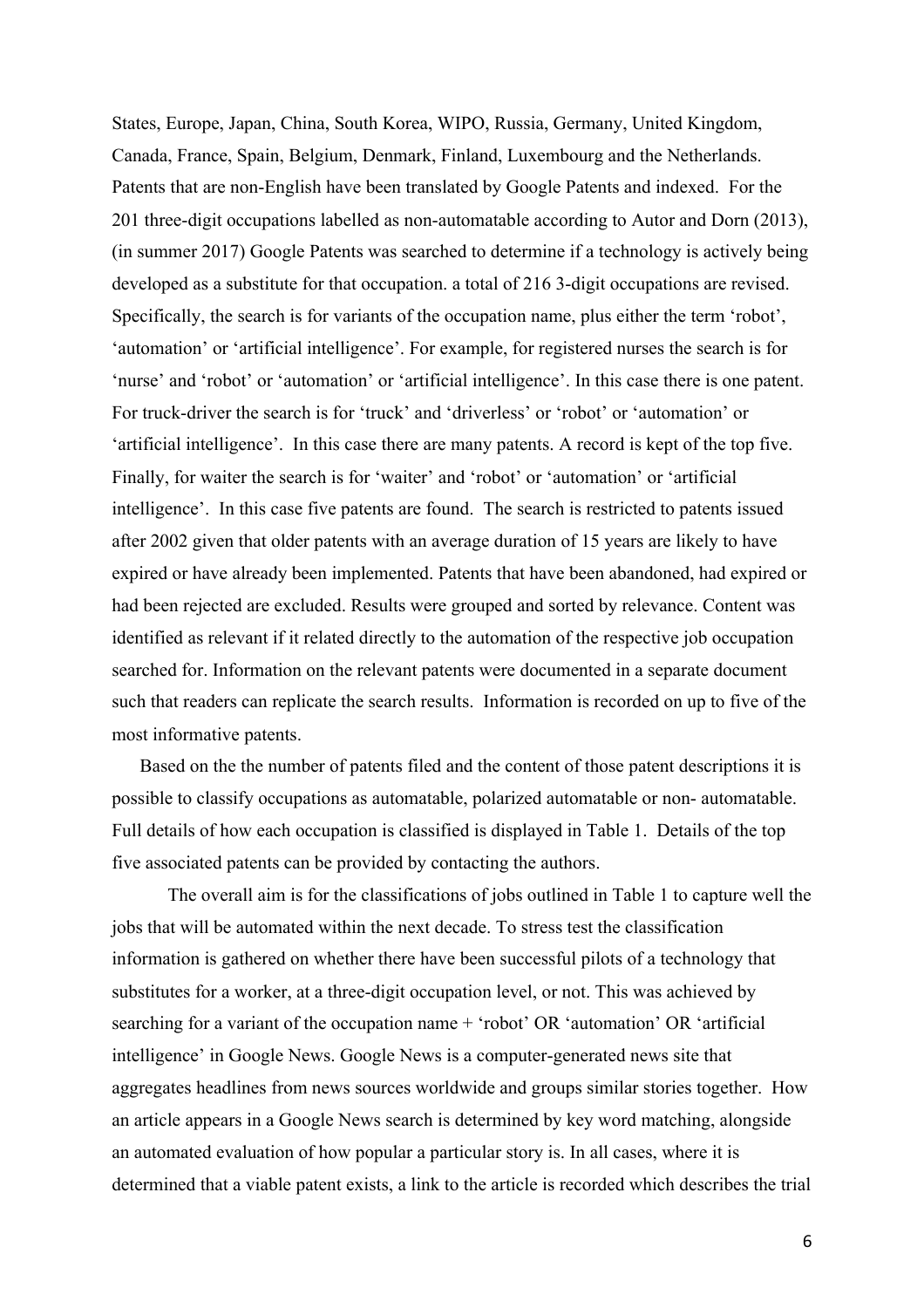of the new technology. Therefore, if a technology is classified as automatable or polarised automatable based on the Google patent review, but details of a successful pilot in the Google News review has not been found, they are classified as non-automatable in the second stress test definition. However, if a technology is classified as automatable or polarised automatable based on the Google patent review, and a successful pilot in our Google News review has been found, they are classified as automatable in the second definition. The correlation of these two measures is very high at 0.8526 and the conclusions of this work do not change substantively with this alternate definition.

Returning to Table 1, a few stylized facts are worth highlighting. First, jobs where interpersonal skills are required in order to gauge the specific tasks that are needed to be carried out are unlikely to be automated and are classified as non-automatable. These jobs involve interaction with people whether it be to provide strategic leadership (for example CEOs), provide care to patients or children (for example nurses and childcare workers) grooming customers (for example hairdressers), and fixing objects (for example a plumber or a mechanic). In all cases, engagement with people is required in unpredictable sequences, which are not easily replicated by machines and cannot be easily substituted by the customer themselves (i.e. a person cannot indicate on an app the haircut that they desire, and have a robot carry out the task of cutting the style). In all these examples people also care about who carries out the task because the quality of the work can be highly variable, and in many cases the interaction with the person gives utility in and of itself.

Second, some client facing occupations are labelled as polarized automatable in Table 1. This arises because there is a lot of R&D into technology for jobs that historically require interpersonal interactions but there is a more predictable sequence of events. These jobs include waiting tables and bar tending. Here technology has had some success, with a few examples of successful substitution by robots. It is envisaged, however, that these developments will progress to a polarization, with, for example, human employees being kept in establishments where a personal interaction with a waiter or bar tender holds some value, and robots being utilized where it does not. A second type of polarization occurs for jobs that are comprised of reading large volumes of writing, and also involves interaction with people in an unpredictable sequence of events. An example here are lawyers where systems, such as for example Kira, can scan contracts and substitute for some of the work historically carried out by these professionals, giving them more time to interact with clients and engage in strategic thinking or decision making. In this case, all else equal (including quality and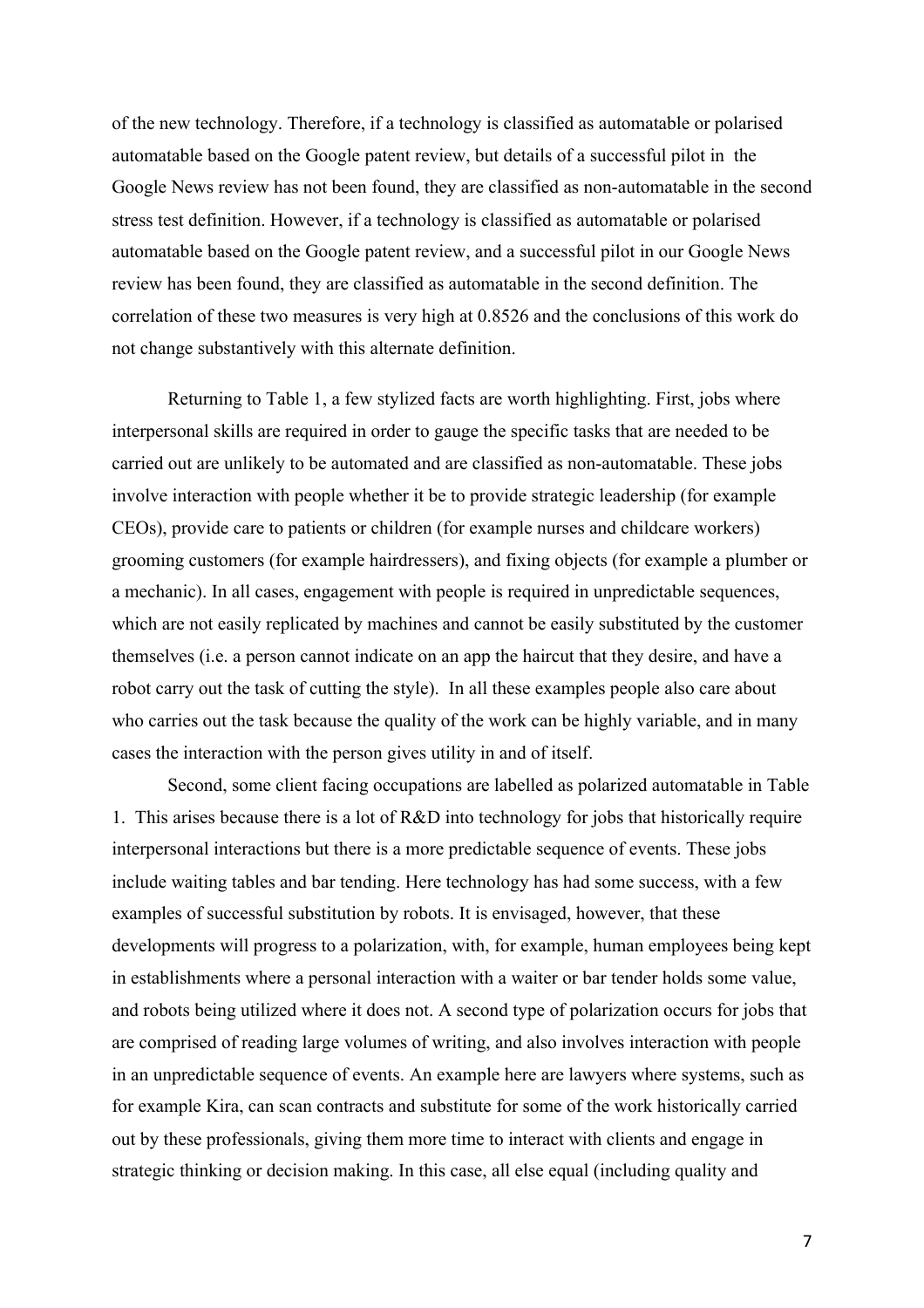demand for these services) it is expected that there will be fewer lawyers in absolute number.

Third, there is considerable R&D in areas that customers may care less about whether the job is done by a robot or a human. These include delivery drivers and brick layers. So, the value to the customer of having a human carry out these roles is zero. In both of these areas there have been significant developments to the extent that a cull of jobs in the next decade is expected, assuming that legislation and infrastructure allow roll out of the new technologies.

Overall, Table 1 indicates that there are roughly three types of occupations with respect to automation potential. The first group are jobs where empathy and other noncognitive skills are valued and a person cares about who carries out the work. Many of these occupations also leverage abstract, creative or strategic thinking. These occupations are unlikely to be automated in the next decade, and it is expected that they will increase in absolute number if the rents of technology are captured by society.

The second are occupations where in some cases a person may care who carries out the service, whereas in others they do not. Alternatively, they are occupations where some of the tasks that historically comprised them have been fully automated, leaving tasks that relate to abstract, strategic or creative thinking. Again, people and thinking skills will be of great value for the jobs that remain. It is envisaged that some of these jobs will be automated. However, at the same time they may be required in increased numbers if the rents from technology are shared within the economy and people demand more goods and services.

Third, are the jobs where there is no added value whether the work is carried out by a robot or a human. These are the jobs that will decline most sharply, with the main barrier to automation being laws and/or physical infrastructure. For example, in most countries driverless cars will need a legislation change, and a re-think of the infrastructure of cities.

Therefore, rather than sticking to the dichotomy of Autor and Dorn (2013) it is proposed that occupations have three distinct groupings. The first group are occupations where empathy and other soft skills are valued and a person cares about who carries out the work, and they often involve abstract/strategic/creative thinking. These occupations are classified as non-automatable. The second are occupations where in some cases a person may care who carries out the service, whereas in others they do not. These occupations are classified as polarized automatable. Third, are the jobs where there is no added value whether the work is carried out by a robot or a human. These are the jobs that are expected to decline the most sharply. Of course this decline also depends on other such as the costs of the technology as compared to the human labour, and also on preferences to substitute traditional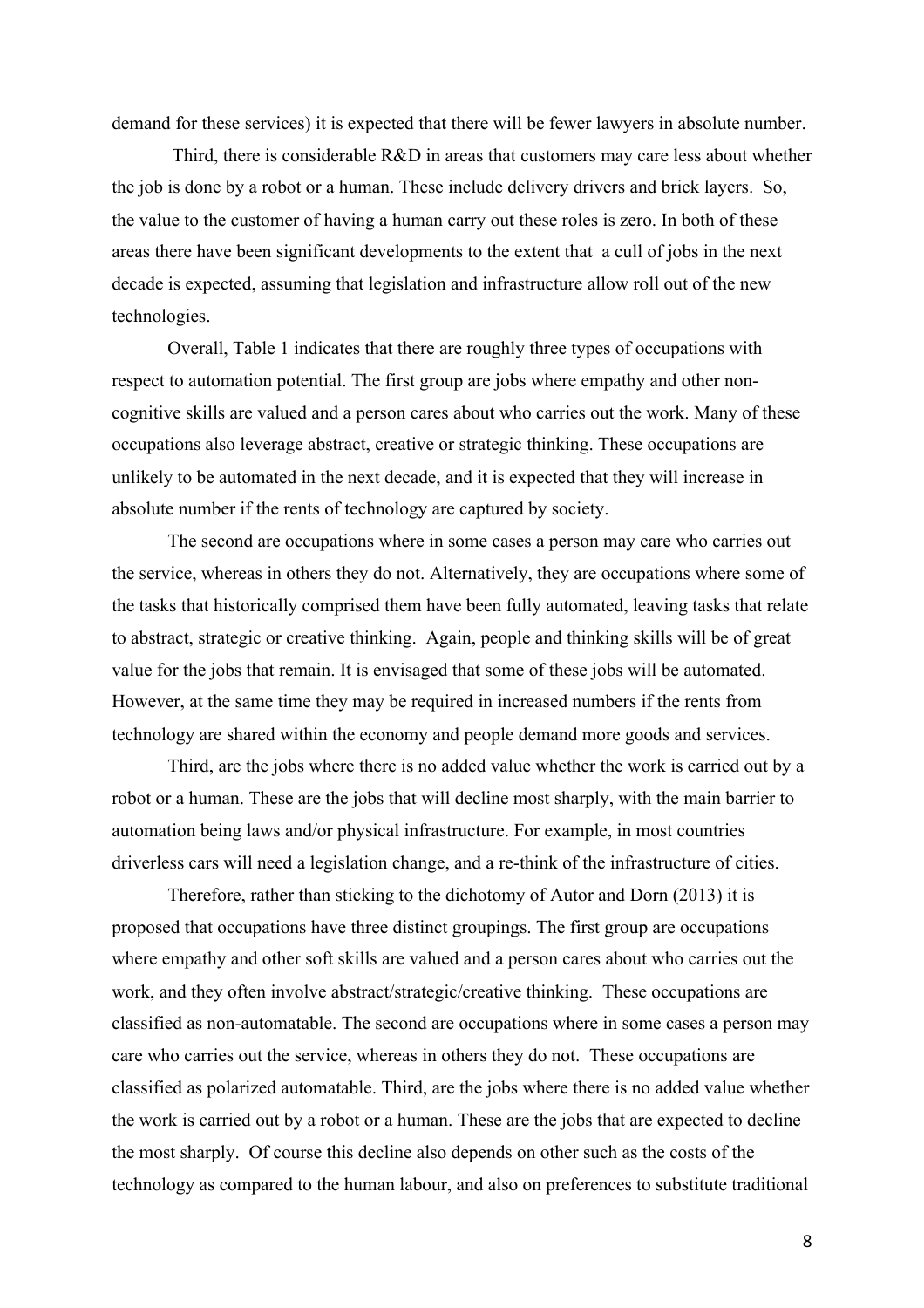labor with technology that can vary across countries (for example: self-checkout cashiers have been around for a while in the UK but are refused by customers in Germany as they prefer the human interaction.

#### **Shares of Automatable Work:**

In order to calculate the share of jobs that are at risk of being automated over the next decade the study utilizes the EU-LFS data from 2013-2016. These data are matched to the new classifications of automatable (fully automatable and polarized automatable combined), fully automatable and polarized automatable work based on cross walks from Lordan (2019). Shares of automatable employment are documented in Table 2, alongside the Autor and Dorn (2013) shares as a comparison.

From Table 2 it is noted that the new classifications suggest that a much larger share of jobs in the EU is at risk of being automated as compared to the Autor and Dorn (2013) classification (47% versus 27%). This compares well to the estimates of 42% by Frey and Osborne (2013). It is also noted that for every country the share of jobs that are fully automatable are significantly larger than the shares that are polarized automatable. In the EU these figures are 35% versus 12%. Finland is the country with the lowest share of jobs that are classified as automatable overall (approximately 21%), fully automatable (15%) and polarized automatable (6%). The Autor and Dorn (2013) shares of automatable employment stand at 11% for Finland. For the remaining Scandinavian countries (Norway, Sweden and Denmark), Table 2 suggests that about 37% of the jobs are automatable, similar to the shares for the Netherlands and Iceland. This is roughly 17% larger than the Autor and Dorn (2013) shares. In contrast, for Croatia, the Czech Republic, Italy and Latvia more than 50% of the jobs are automatable in the next decade, and the gap between these shares and Autor and Dorn (2013) is 20%+. Overall, Table 2 highlights that there is a lot of variation to automation across EU countries.

#### **Methodology Main Analysis:**

In is interesting to probe empirically the conclusions drawn from Table 1. That is, jobs that are high on people and abstract skills are less likely to be automated. To consider this the ONET database version 15 is retrieved with focus on the 79 items describing the work activities and context of a person's occupation. This study follows Lordan and Pischke (2016) and relies on exploratory factor analysis to reduce the dimensionality of these 79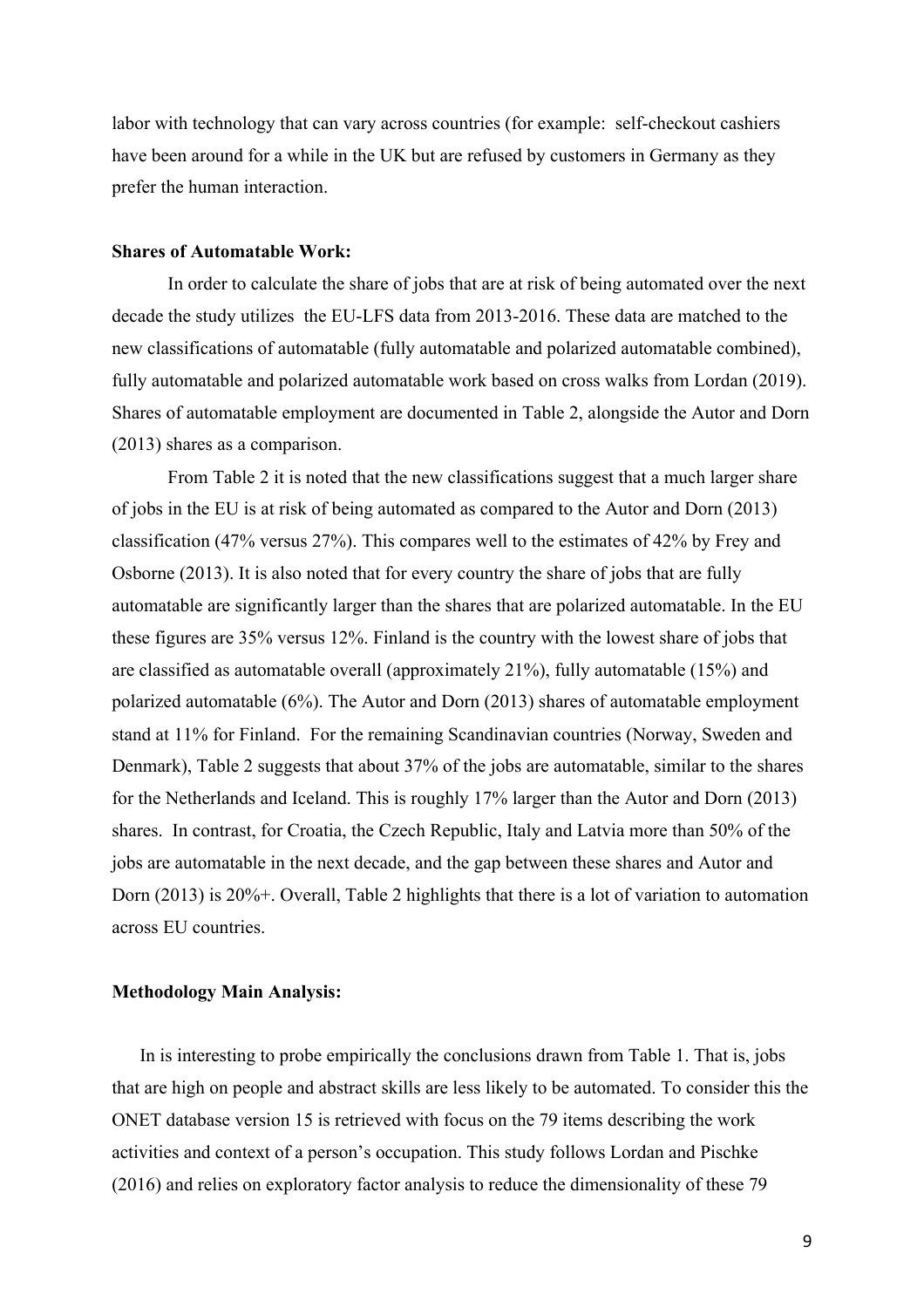variables and also retrieve a clear structure of three correlated latent factors which emerges in the first rotation. Consistent with Lordan and Pischke (2016) these latent factors can be labelled 'people' 'brains' and 'brawn'. In essence:

- 1. 'People' is a proxy variable which distils the information from the domains in the ONET activities and skills data that relate to having interactions with people on a day to day basis.
- 2. 'Brains' is a proxy variable which distils the information from the domains in the ONET activities and skills data that relate to thinking that is strategic, creative or abstract.
- 3. 'Brawn' is a proxy variable which distils the information from the domains in the ONET activities and skills data that relate to interacting physically with objects, including making them on a daily basis.

By regressing the dummy indicator variable representing whether a job is automatable (combining fully automatable and polarized automatable- see column (1) in Table 2) on the 'people' 'brains' and 'brawn' proxy variables it is possible to directly assess how they relate .to the new classification of automatable work. Additionally, interactions between these three proxies and each other are included in the regression i.e people\*brains, people\*brawn and brains\*brawn. This allows an empirical test of whether, for example, jobs that are high in *both* people and abstract content are more likely to be automated as compared to those that are high in people and brawn content. The regressions also control for country fixed effects and yearly fixed effects in our regression, and exclude jobs that were denoted by Autor and Dorn (2013) as automatable. These jobs are excluded given that the Autor and Dorn (2013) classifications are already task based (see equation 1), so finding a relationship would be mechanical. Essentially, the analysis is trying to relate the new occupations classified as automatable using the patent data in this work to the three proxies representing people, brains and brawn. This is represented by the difference between columns (4) and columns (1) in Table 2. The results from this analysis are documented in Table 3.

From Table 3, 42% of the variation in our automatable employment indicator is explained by the variables in the regression. Noteworthy is how substantive the coefficient is on the 'brains' factor, strongly implying that jobs which require thinking (abstract/strategic or creative) are those that are the safest in the 4<sup>th</sup> industrial revolution. In addition, the interaction between the 'people' and 'brains' factors is negative and significant. This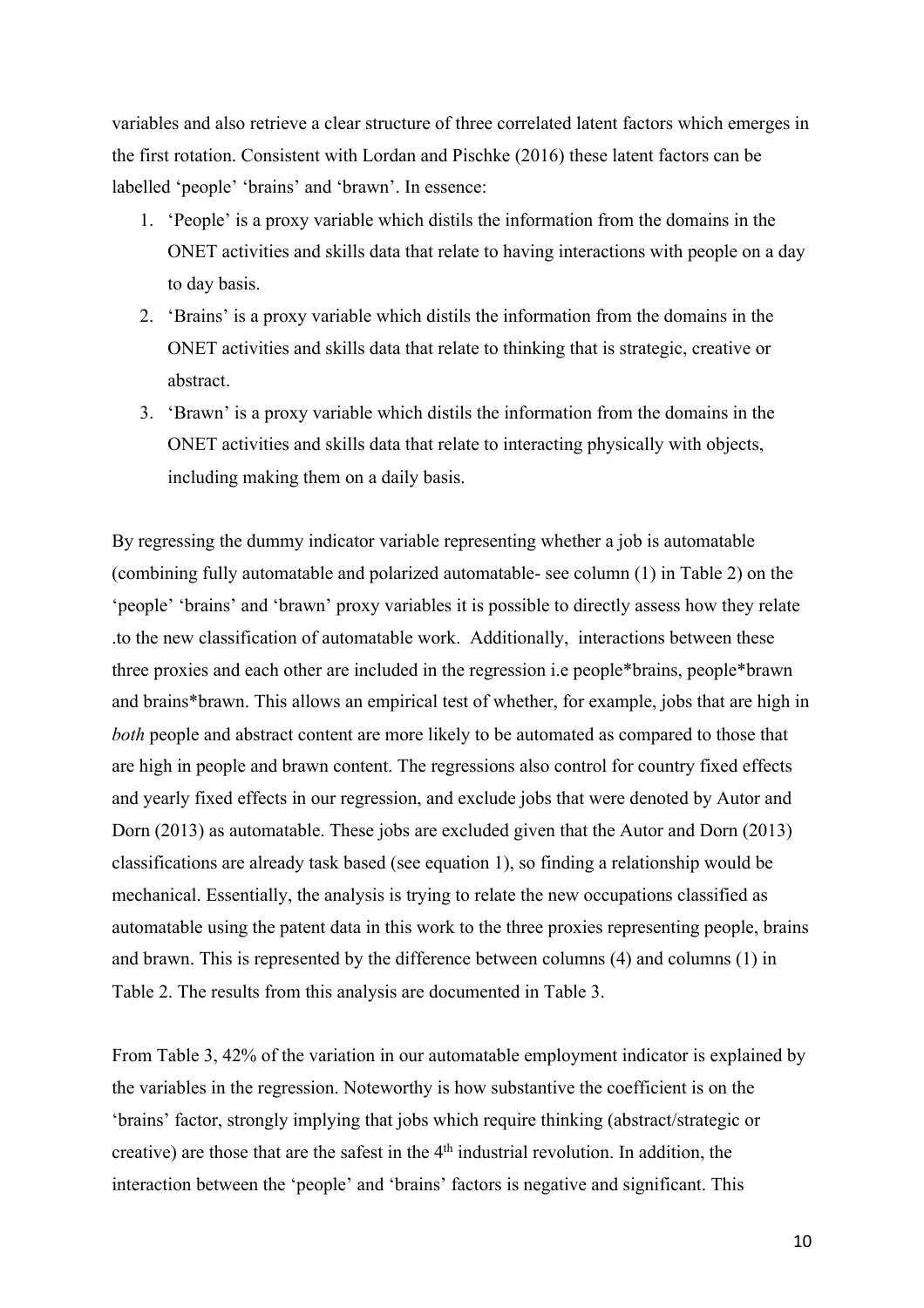highlights that jobs, which require thinking and social interactions are safer in the most recent wave of automation as compared to those that simply involve people interactions (as evidenced by the positive significant coefficient on the 'people' factor). This is more nuanced than the jobs conclusions that drawn from Table 1, but makes sense given the jobs that are classified as fully automatable, such as driver, also involve interaction with people. It is noted that the estimates in Table 3 imply that jobs that are high on 'Brawn' content are those that are most likely to be automated in the most recent wave of automation. These jobs include making objects and physically lifting items, for example, brick layer.

### **Summary:**

The primary aim of this study is to improve the understanding of the scope for the future automation of work. The work builds directly on Autor and Dorn's (2013) classification of automatable work at the three-digit occupation code level by using patent data. By focusing on patent data, it is argued that the strategy 'follows the money' and can identify the jobs that will be automatable in the next decade. The new classification system introduced in this study distinguishes between three types of jobs: jobs that are fully automatable, jobs that are polarized automatable and jobs that are not expected to be automated. The second contribution of this study is to provide estimates of the share of jobs that are expected to be automatable in the EU and across 25 countries based on this new classification. Overall, it is highlighted that aspects of 47% of jobs are automatable over the next decade, with 35% of all jobs being fully automatable. This is relatively similar to the estimates of 42% by Frey and Osborne (2013). The final contribution of this study is to provide some evidence that 'thinking' and 'people' skills will become increasingly important for the fourth industrial revolution.

While the finding that aspects of 47% of jobs will be automatable in the near future, with 35% of these being fully automatable may seem gloomy, emphasis is put on the fact that these estimates are based on static models. It follows that if firms do automate, growth will be stimulated. Moreover, assuming that some of the rents from the technology adopted filter back into the economy (i.e. that they are not fully taken by large companies), it is expected that other occupations will expand in number as people consume more goods and services. It is very difficult to say what the new jobs will be. However, this study suggests that 'people' and 'thinking' skills will become more valuable in the fourth industrial revolution. The high value of people skills in terms of adult outcomes has become a topic of recent writings in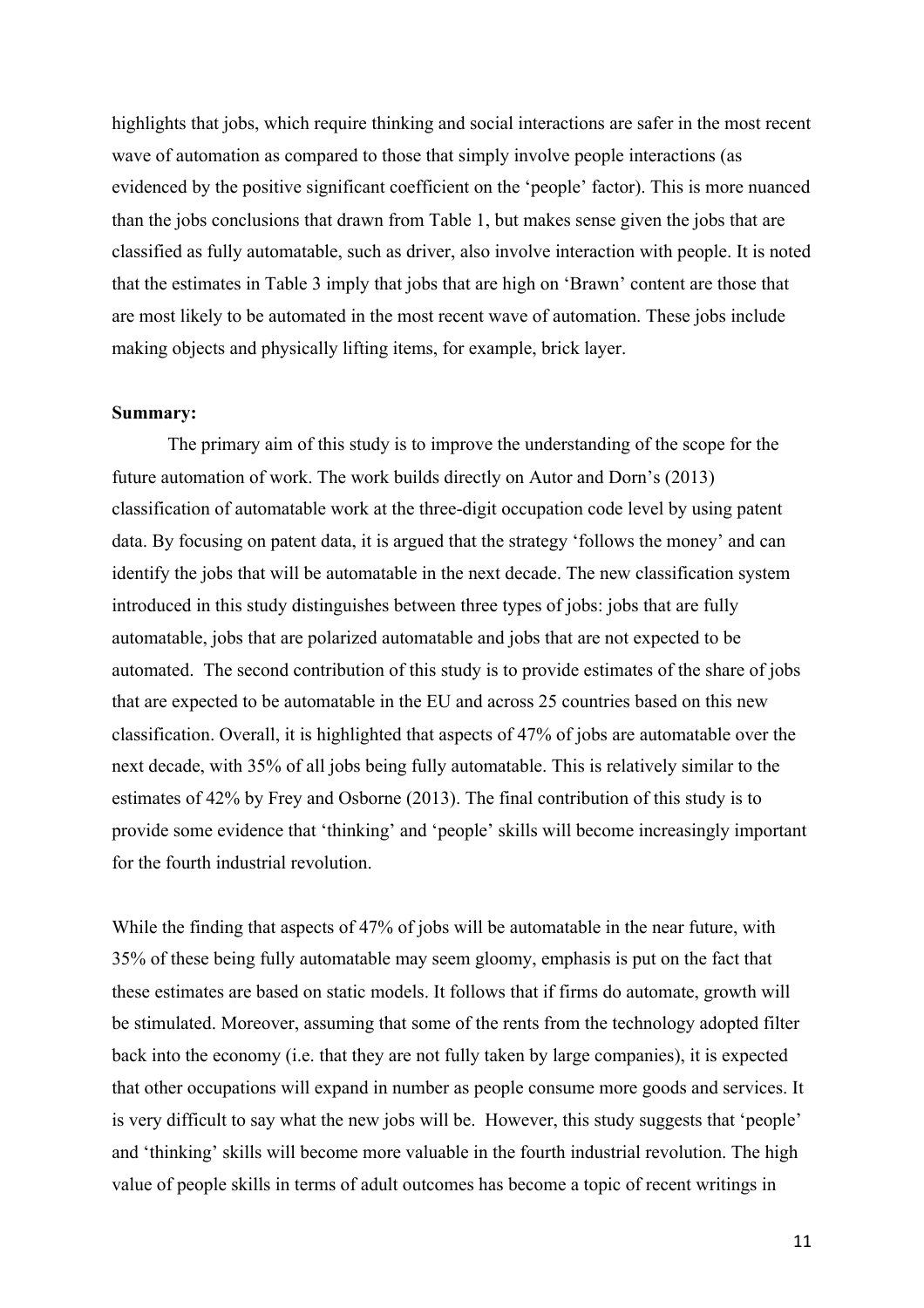economics (for example Heckman and Kautz (2014); Kautz et al., (2014) and Lordan and McGuire, 2019). The intuition that jobs that require high level thinking are safe from automation is also embedded directly in the definitions by Autor and Dorn (2013) and Autor et al. (2015) (see equation 1 which highlights that jobs are less likely to be classified as automatable if they are high in abstract tasks). Overall, this study concludes that people and thinking skills are worth emphasizing as necessary for individuals looking to job proof themselves for the advent of the fourth industrial revolution.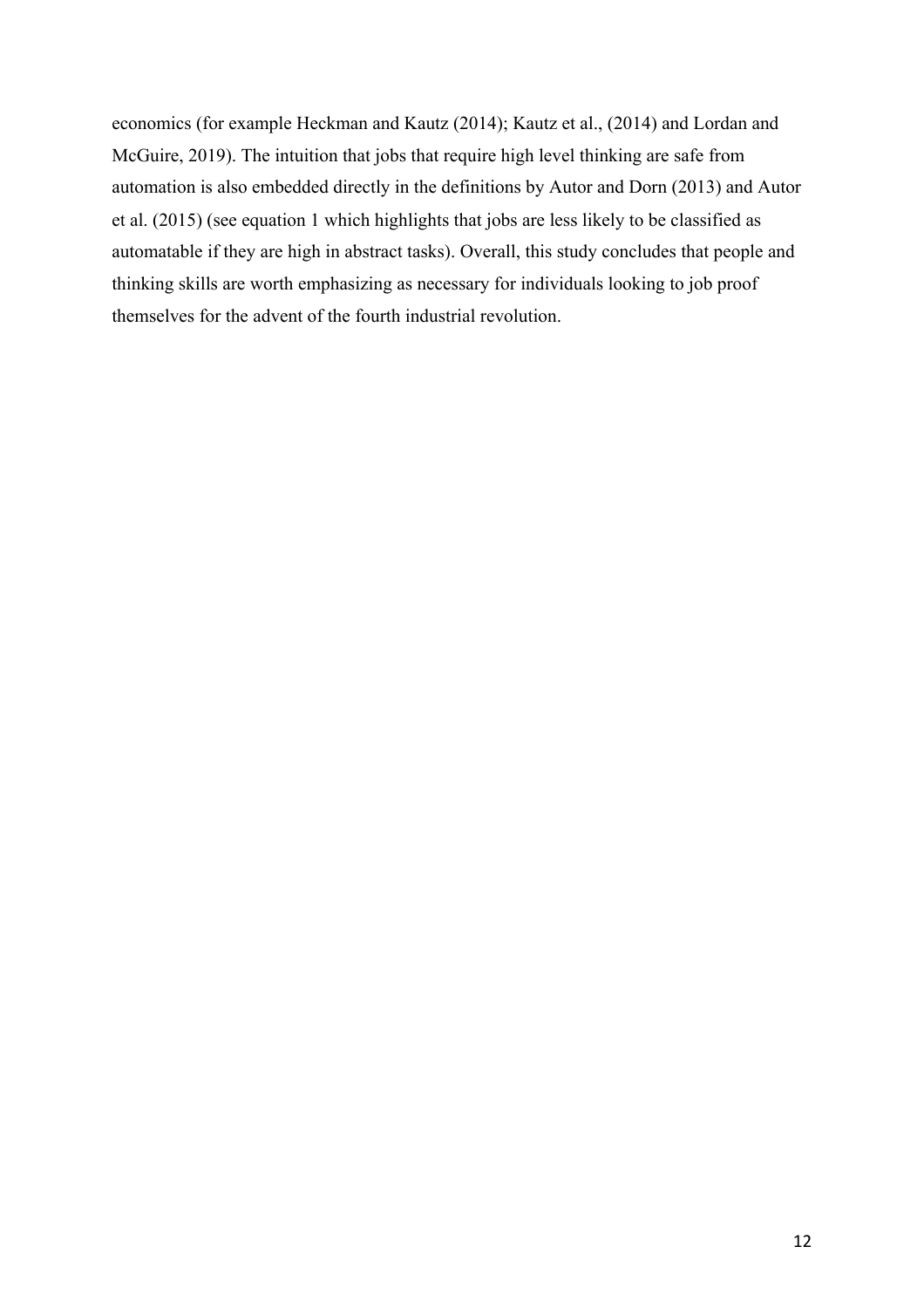### **Cross Reference:**

Innovation, technology adoption and employment: Findings from evidence synthesis Ugur, M.

Technology and employment: key stylized facts for the digital age. Pianta, M.

Innovation, employment and the business cycle. Dachs, B., Hud, M., Peters, B.

Robots, structural change and employment: future scenarios. Vermeulen, B., Pyka, A., Saviotti, P.

New technologies and the skill mismatch. Mavromaras, K.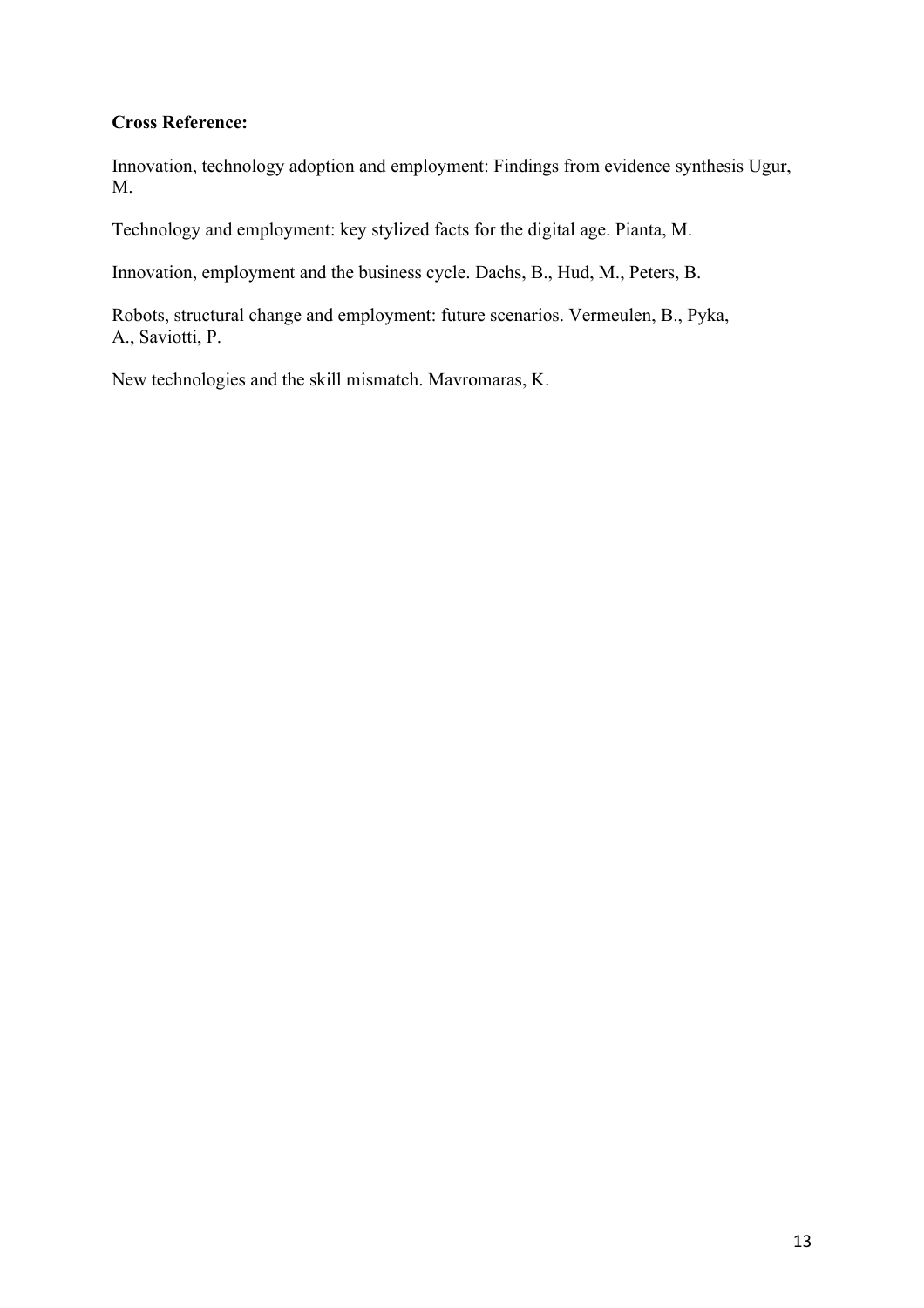### **References**

Acemoglu, Daron, and Pascual Restrepo. 2018. "The Race between Man and Machine: Implications of Technology for Growth, Factor Shares, and Employment." *American Economic Review*, 108 (6): 1488-1542.

Autor, David, David Dorn, and Gordon Hanson. 2015. "Untangling Trade and Technology:

Evidence from Local Labour Markets." *Economic Journal*, Vol. 125, No. 584, May, pp 621- 46.

Autor, David H., and David Dorn. 2013. "The Growth of Low-Skill Service Jobs and the Polarization of the US Labour Market." *American Economic Review*, Vol. 103, No. 5, August, pp. 1553-97.

Dorn, David. 2009. "Essays on Inequality, Spatial Interaction, and the Demand for Skills." Dissertation University of St. Gallen no.3613, September.

Frey, C. and Osbourne, B. (2013). The future of employment: how susceptible are jobs to computerization? *Oxford Martin Programme on the Impacts of Future Technology.* 

Graetz Georg and Michaels Guy (2018). Robots at Work. *The Review of Economics and Statistics.* 100:5, 753-768

Greenhalgh, C., M. Longland and D. Bosworth (2001). Technological Activity and Employment in a Panel of UK Firms. *Scottish Journal of Political Economy*, Vol. 48(3)

Heckman, J. J. and Kautz, T. (2014). Fostering and measuring skills: Interventions that improve character and cognition. In J. J. Heckman, J. E. Humphries, and T. Kautz (Eds.), The Myth of Achievement Tests: The GED and the Role of Character in American Life, pp. 341–430. Chicago, IL: University of Chicago Press.

Kautz, T. Heckman, J., Diris, R., et al. (2014), Fostering and Measuring Skill: Improving cognitive and non-cognitive skills to promote lifetime success, NBER Working Paper, 20749, Cambridge, NBER

Lordan, Grace (2018a). People Versus Machines in the UK:Minimum Wages and Labor Reallocation Towards Automatable Jobs. *Working Paper.* 

Lordan, Grace. (2018b). Robots at Work: A Report on Automatable and Non-Automatable Employment Shares in Europe. *European Commission.* 

Lordan, Grace and Mcguire, Alistair (2019). The Healthy Minds Program. Evaluating the impact on health and soft skills.

Lordan, Grace and Neumark, David (2018). People versus Machines: The impact of minimum wages in automatable jobs. *Labour Economics.* 52 (June), pp 40-53.

Lordan, Grace and Jorn-Steffen Pischke 2016. Does Rosie like riveting? Male and female occupational choices. *NBER working paper,* 22495. National Bureau of Economic Research, Cambridge, USA.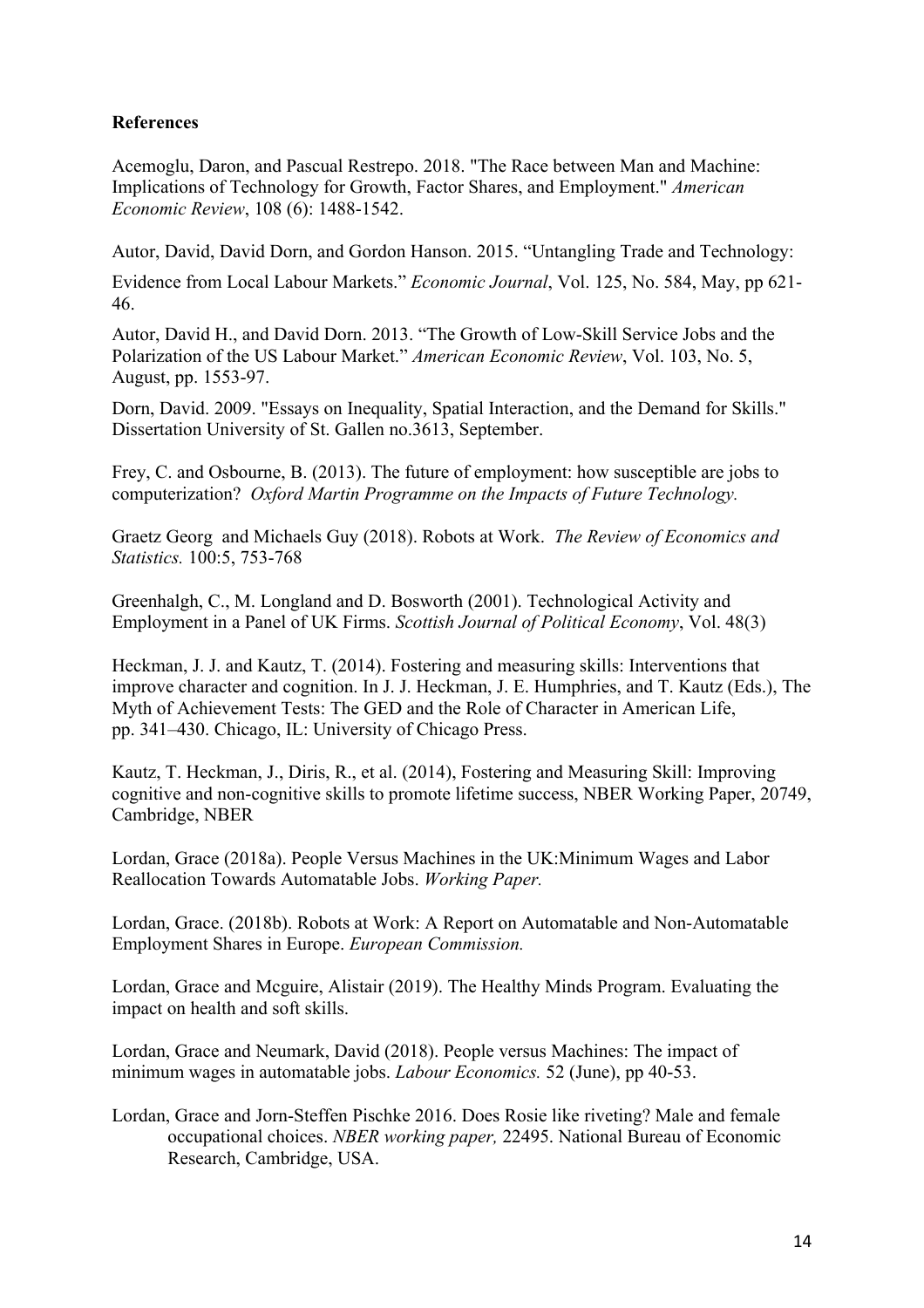Piva, M., and Vivarelli, M. (2005). Innovation and employment: Evidence from Italian microdata. *Journal of Economics, 86*(1), 65-83.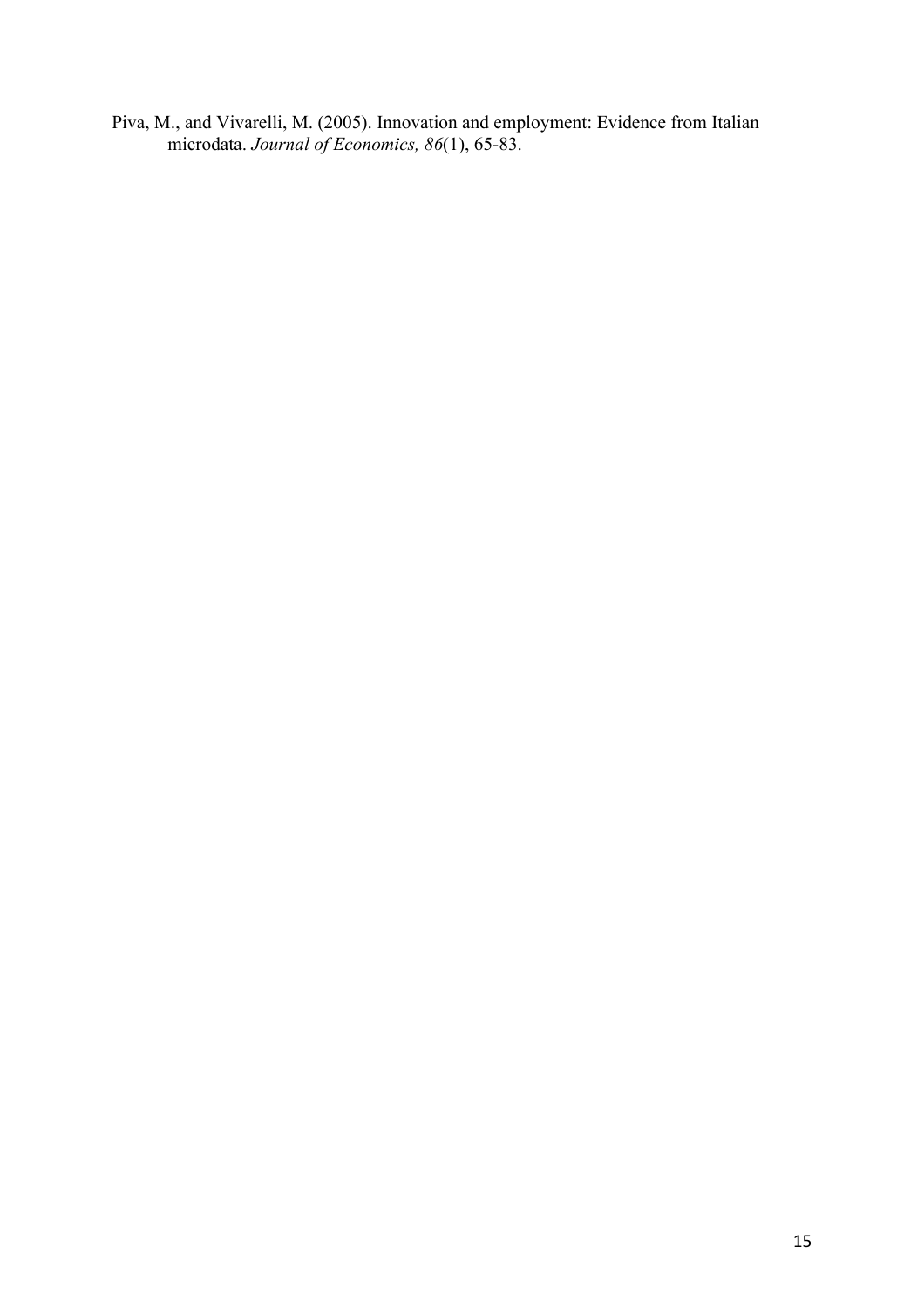## **Table 1: Occupations Classified by Autor and Dorn (2013) and Measure Proposed by this Work**

| Occupation                                               | <b>Autor and Dorn</b> | <b>Proposed Measure</b>      |
|----------------------------------------------------------|-----------------------|------------------------------|
| Chief executives, public administrators, and legislators | Non-Automatable       | Non-Automatable              |
| Financial managers                                       | Automatable           | Automatable                  |
| Human resources and labour relations managers            | Non-Automatable       | <b>Polarized Automatable</b> |
| Managers and specialists in marketing, advert., PR       | Non-Automatable       | <b>Polarized Automatable</b> |
| Managers in education and related fields                 | Non-Automatable       | Non-Automatable              |
| Managers of medicine and health occupations              | Non-Automatable       | Non-Automatable              |
| Managers of properties and real estate                   | Non-Automatable       | Non-Automatable              |
| <b>Funeral directors</b>                                 | Automatable           | <b>Fully Automatable</b>     |
| Managers and administrators, n.e.c.                      | Non-Automatable       | Non-Automatable              |
| Accountants and auditors                                 | Automatable           | <b>Fully Automatable</b>     |
| Insurance underwriters                                   | Automatable           | <b>Fully Automatable</b>     |
| Other financial specialists                              | Automatable           | Fully Automatable            |
| Management analysts                                      | Non-Automatable       | Non-Automatable              |
| Personnel, HR, training, and labour rel. specialists     | Non-Automatable       | Polarized Automatable        |
| Purchasing agents and buyers of farm products            | Automatable           | Fully Automatable            |
| Buyers, wholesale and retail trade                       | Non-Automatable       | Non-Automatable              |
| Purchasing managers, agents, and buyers, n.e.c.          | Non-Automatable       | Non-Automatable              |
| Business and promotion agents                            | Non-Automatable       | Non-Automatable              |
| Construction inspectors                                  | Non-Automatable       | Non-Automatable              |
| Inspectors and compliance officers, outside              | Non-Automatable       | Non-Automatable              |
| Management support occupations                           | Non-Automatable       | Polarized Automatable        |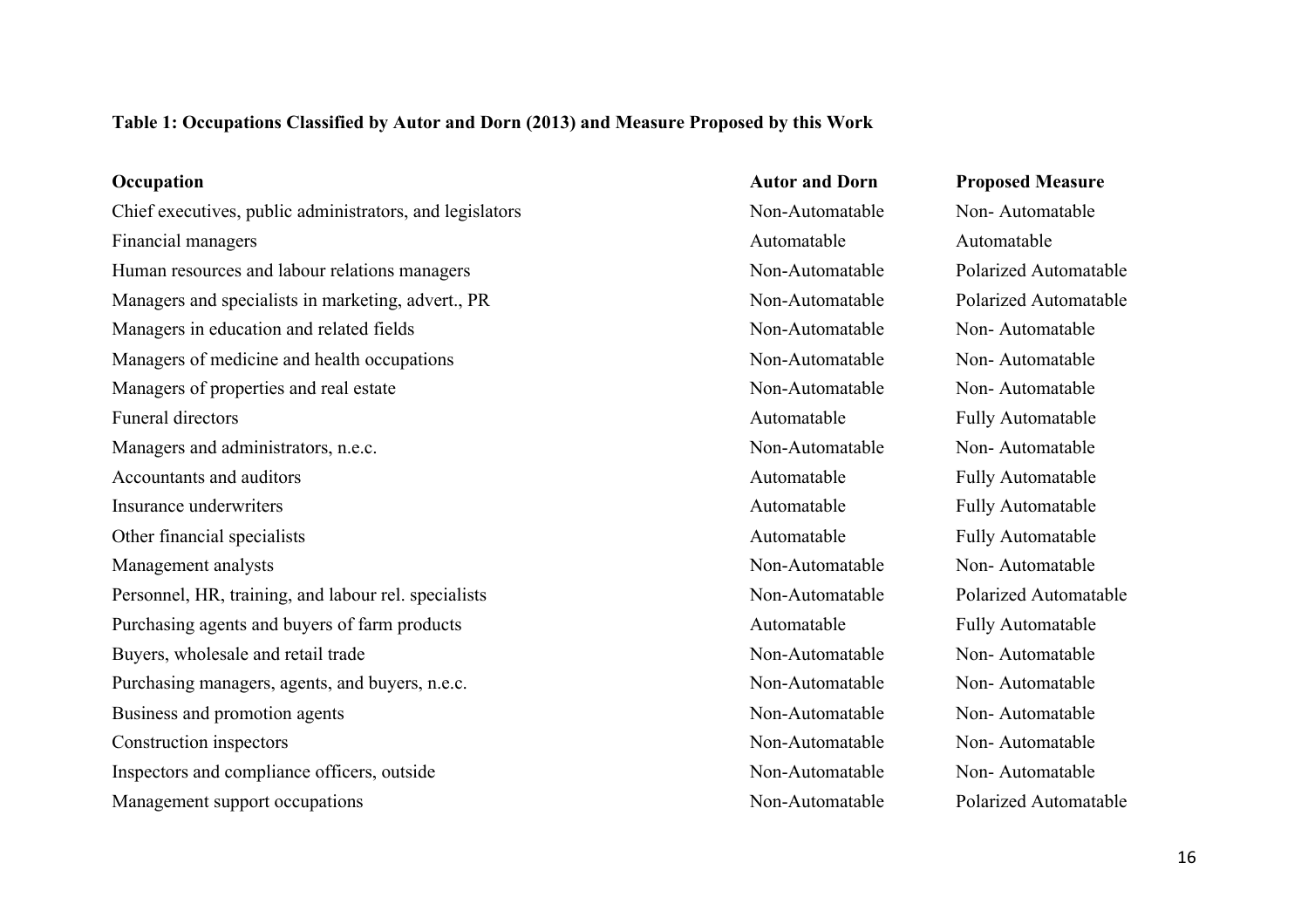| Occupation                                        | <b>Autor and Dorn</b> | <b>Lordan and Josten</b> |
|---------------------------------------------------|-----------------------|--------------------------|
| Architects                                        | Automatable           | Non-Automatable          |
| Aerospace engineers                               | Non-Automatable       | Non-Automatable          |
| Metallurgical and materials engineers             | Non-Automatable       | Non-Automatable          |
| Petroleum, mining, and geological engineers       | Non-Automatable       | Non-Automatable          |
| Chemical engineers                                | Non-Automatable       | Non-Automatable          |
| Civil engineers                                   | Non-Automatable       | Non-Automatable          |
| <b>Electrical engineers</b>                       | Non-Automatable       | Non-Automatable          |
| Industrial engineers                              | Non-Automatable       | Non-Automatable          |
| Mechanical engineers                              | Non-Automatable       | Non-Automatable          |
| Engineers and other professionals, n.e.c.         | Non-Automatable       | Non-Automatable          |
| Computer systems analysts and computer scientists | Non-Automatable       | Non-Automatable          |
| Operations and systems researchers and analysts   | Non-Automatable       | Non-Automatable          |
| Actuaries                                         | Automatable           | <b>Fully Automatable</b> |
| Mathematicians and statisticians                  | Non-Automatable       | Non-Automatable          |
| Physicists and astronomists                       | Non-Automatable       | Non-Automatable          |
| Chemists                                          | Non-Automatable       | Non-Automatable          |
| Atmospheric and space scientists                  | Automatable           | Non-Automatable          |
| Geologists                                        | Non-Automatable       | Non-Automatable          |
| Physical scientists, n.e.c.                       | Automatable           | <b>Fully Automatable</b> |
| Agricultural and food scientists                  | Non-Automatable       | Non-Automatable          |
| <b>Biological scientists</b>                      | Non-Automatable       | Non-Automatable          |
| Foresters and conservation scientists             | Non-Automatable       | Non-Automatable          |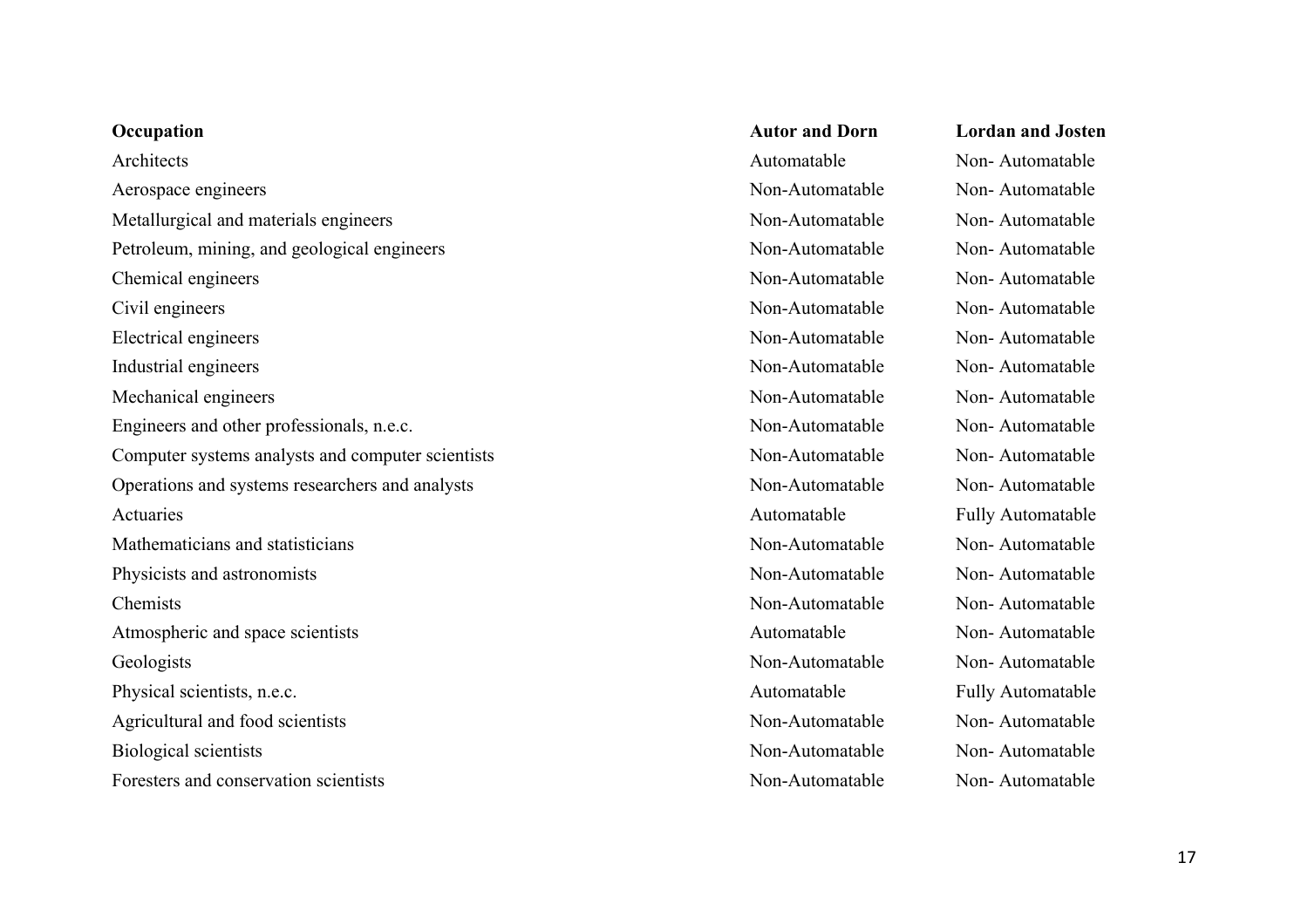| Occupation                               |
|------------------------------------------|
| Medical scientists                       |
| Physicians                               |
| Dentists                                 |
| Veterinarians                            |
| Optometrists                             |
| Podiatrists                              |
| Other health and therapy occupations     |
| Registered nurses                        |
| Pharmacists                              |
| Dieticians and nutritionists             |
| Respiratory therapists                   |
| Occupational therapists                  |
| Physical therapists                      |
| Speech therapists                        |
| Therapists, n.e.c.                       |
| Physicians' assistants                   |
| Subject instructors, college             |
| Kindergarten and earlier school teachers |
| Primary school teachers                  |
| Secondary school teachers                |
| Special education teachers               |
| Teachers, n.e.c.                         |

## **Occupation Autor and Dorn Lordan and Josten** Non-Automatable Non-Automatable Physicians Non-Automatable Non- Automatable Non-Automatable Non-Automatable Automatable Non-Automatable Automatable Polarized Automatable Non-Automatable Non-Automatable Non-Automatable Non-Automatable Non-Automatable Non-Automatable Automatable Polarized Automatable Automatable Fully Automatable Non-Automatable Non-Automatable Non-Automatable Non-Automatable Non-Automatable Non-Automatable Non-Automatable Polarized Automatable Non-Automatable Non-Automatable Non-Automatable Polarized Automatable Non-Automatable Non-Automatable Non-Automatable Non-Automatable Non-Automatable Non-Automatable Non-Automatable Non-Automatable Non-Automatable Non-Automatable Non-Automatable Non-Automatable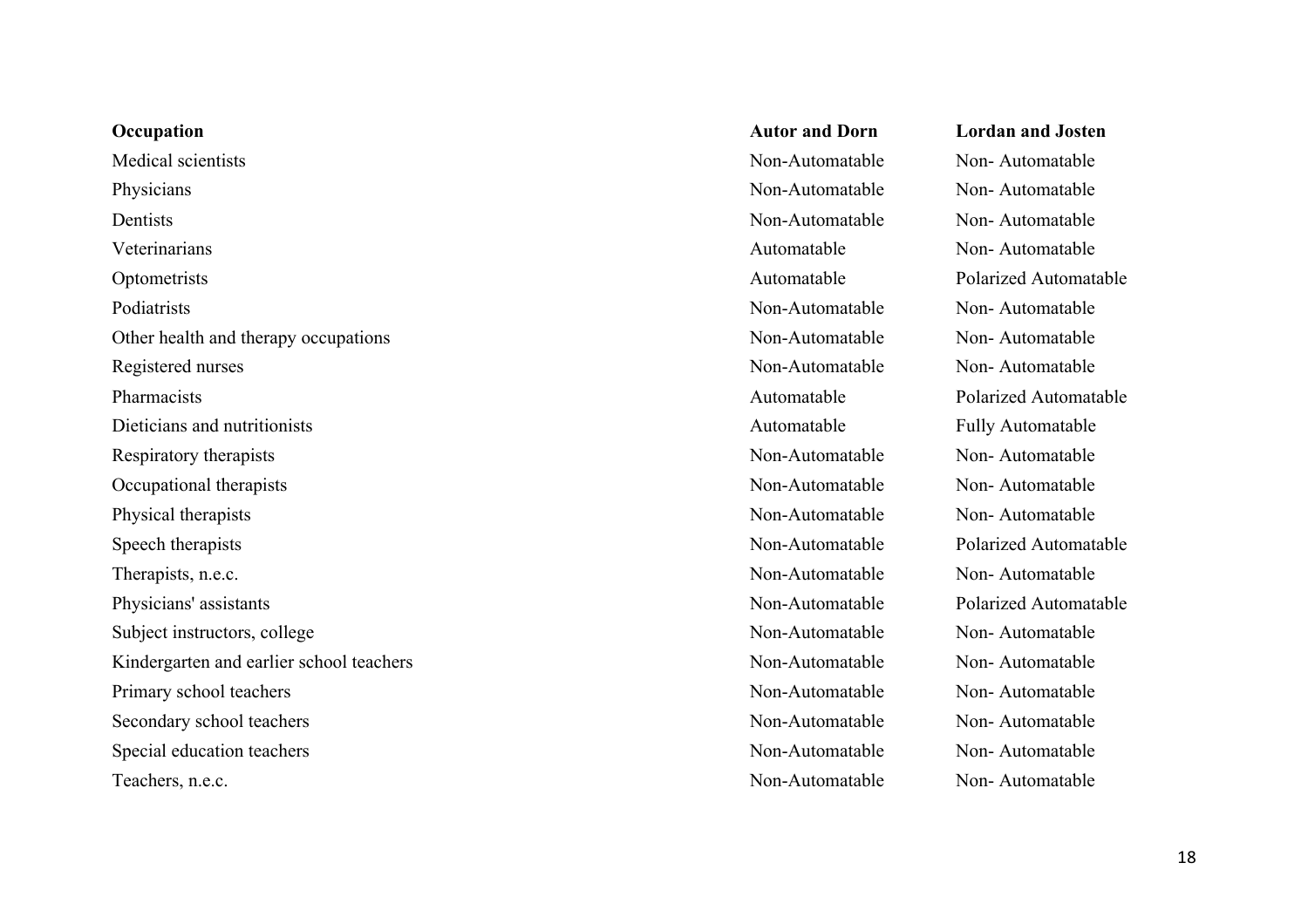| Occupation                                           | <b>Autor and Dorn</b> | <b>Lordan and Josten</b> |
|------------------------------------------------------|-----------------------|--------------------------|
| Vocational and educational counselors                | Non-Automatable       | Non-Automatable          |
| Librarians                                           | Non-Automatable       | Polarized Automatal      |
| Archivists and curators                              | Non-Automatable       | Non-Automatable          |
| Economists, market and survey researchers            | Non-Automatable       | Non-Automatable          |
| Psychologists                                        | Non-Automatable       | Non-Automatable          |
| Social scientists and sociologists, n.e.c.           | Non-Automatable       | Non-Automatable          |
| Urban and regional planners                          | Automatable           | Non-Automatable          |
| Social workers                                       | Non-Automatable       | Non-Automatable          |
| Clergy and religious workers                         | Non-Automatable       | Non-Automatable          |
| Welfare service workers                              | Non-Automatable       | Non-Automatable          |
| Lawyers and judges                                   | Automatable           | Polarized Automatal      |
| Writers and authors                                  | Automatable           | Non-Automatable          |
| <b>Technical writers</b>                             | Non-Automatable       | Non-Automatable          |
| Designers                                            | Non-Automatable       | Non-Automatable          |
| Musicians and composers                              | Non-Automatable       | Non-Automatable          |
| Actors, directors, and producers                     | Non-Automatable       | Non-Automatable          |
| Painters, sculptors, craft-artists, and print-makers | Automatable           | <b>Fully Automatable</b> |
| Photographers                                        | Automatable           | <b>Fully Automatable</b> |
| Dancers                                              | Non-Automatable       | Non-Automatable          |
| Art/entertainment performers and related occs        | Non-Automatable       | Non-Automatable          |
| Editors and reporters                                | Automatable           | Non-Automatable          |
| Announcers                                           | Automatable           | Non-Automatable          |

| <b>Autor and Dorn</b> | <b>Lordan and Josten</b> |
|-----------------------|--------------------------|
| Non-Automatable       | Non-Automatable          |
| Non-Automatable       | Polarized Automatable    |
| Non-Automatable       | Non-Automatable          |
| Non-Automatable       | Non-Automatable          |
| Non-Automatable       | Non-Automatable          |
| Non-Automatable       | Non-Automatable          |
| Automatable           | Non-Automatable          |
| Non-Automatable       | Non-Automatable          |
| Non-Automatable       | Non-Automatable          |
| Non-Automatable       | Non-Automatable          |
| Automatable           | Polarized Automatable    |
| Automatable           | Non-Automatable          |
| Non-Automatable       | Non-Automatable          |
| Non-Automatable       | Non-Automatable          |
| Non-Automatable       | Non-Automatable          |
| Non-Automatable       | Non-Automatable          |
| Automatable           | <b>Fully Automatable</b> |
| Automatable           | <b>Fully Automatable</b> |
| Non-Automatable       | Non-Automatable          |
| Non-Automatable       | Non-Automatable          |
| Automatable           | Non-Automatable          |
| Automatable           | Non-Automatable          |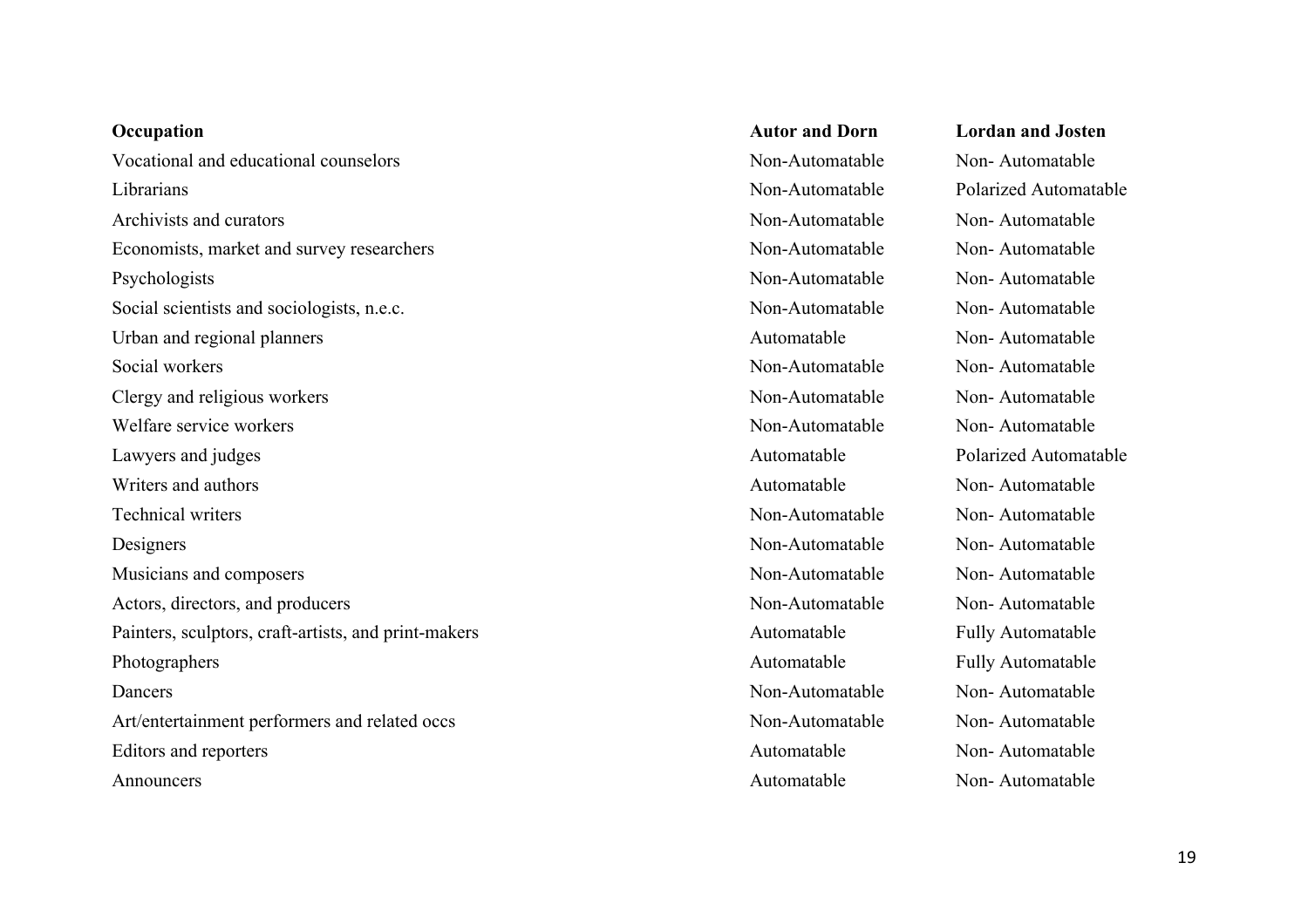## **Occupation Autor and Dorn Lordan and Josten** Athletes, sports instructors, and officials Non-Automatable Polarized Automatable Polarized Automatable Clinical laboratory technologies and technicians Non-Automatable Fully Automatable Dental hygienists Automatable Fully Automatable Health record technologists and technicians and technicians Automatable Fully Automatable Radiologic technologists and technicians Non-Automatable Fully Automatable Licensed practical nurses Non-Automatable Non-Automatable Non-Automatable Health technologists and technicians, n.e.c. Non-Automatable Polarized Automatable Engineering technicians Non-Automatable Non-Automatable Non-Automatable Drafters Fully Automatable Fully Automatable Surveryors, cartographers, mapping scientists/techs Non-Automatable Polarized Automatable Biological technicians Non-Automatable Polarized Automatable Chemical technicians Non-Automatable Polarized Automatable Other science technicians Non-Automatable Polarized Automatable Airplane pilots and navigators and navigators Non-Automatable Polarized Automatable Air traffic controllers **Automatable** Fully Automatable Fully Automatable Broadcast equipment operators Non-Automatable Polarized Automatable Computer software developers Non-Automatable Non-Automatable Non-Automatable Programmers of numerically controlled machine tools Non-Automatable Non-Automatable Non-Automatable Legal assistants and paralegals and the state of the Automatable Automatable Fully Automatable Technicians, n.e.c. Non-Automatable Polarized Automatable Sales supervisors and proprietors  $\blacksquare$  Non-Automatable Non-Automatable Non-Automatable Insurance sales occupations and a series of the Automatable Automatable Fully Automatable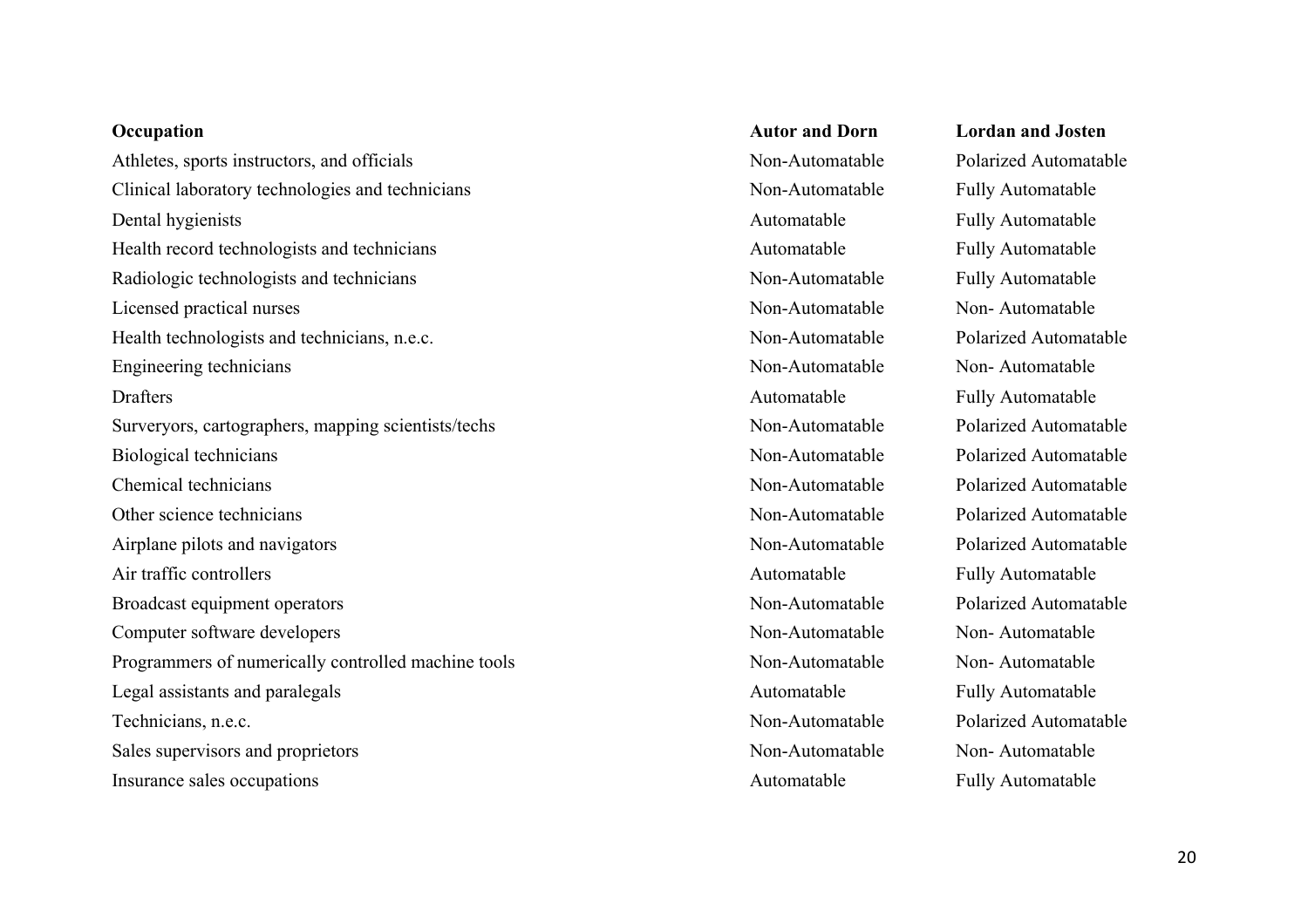| Occupation                                           | <b>Autor and Dorn</b> | <b>Lordan and Josten</b> |
|------------------------------------------------------|-----------------------|--------------------------|
| Real estate sales occupations                        | Automatable           | <b>Fully Automatable</b> |
| Financial service sales occupations                  | Automatable           | Fully Automatable        |
| Advertising and related sales jobs                   | Automatable           | Fully Automatable        |
| Sales engineers                                      | Non-Automatable       | Non-Automatable          |
| Salespersons, n.e.c.                                 | Non-Automatable       | Non-Automatable          |
| Retail salespersons and sales clerks                 | Non-Automatable       | Non-Automatable          |
| Cashiers                                             | Automatable           | Fully Automatable        |
| Door-to-door sales, street sales, and news vendors   | Non-Automatable       | Non-Automatable          |
| Sales demonstrators, promoters, and models           | Non-Automatable       | Polarized Automatable    |
| Office supervisors                                   | Automatable           | <b>Fully Automatable</b> |
| Computer and peripheral equipment operators          | Non-Automatable       | Non-Automatable          |
| Secretaries and stenographers                        | Automatable           | Fully Automatable        |
| <b>Typists</b>                                       | Automatable           | <b>Fully Automatable</b> |
| Interviewers, enumerators, and surveyors             | Automatable           | Non-Automatable          |
| Hotel clerks                                         | Automatable           | Fully Automatable        |
| Transportation ticket and reservation agents         | Automatable           | Fully Automatable        |
| Receptionists and other information clerks           | Automatable           | Fully Automatable        |
| Correspondence and order clerks                      | Automatable           | Fully Automatable        |
| Human resources clerks, excl payroll and timekeeping | Automatable           | <b>Fully Automatable</b> |
| Library assistants                                   | Non-Automatable       | Polarized Automatable    |
| File clerks                                          | Automatable           | <b>Fully Automatable</b> |
| Records clerks                                       | Automatable           | <b>Fully Automatable</b> |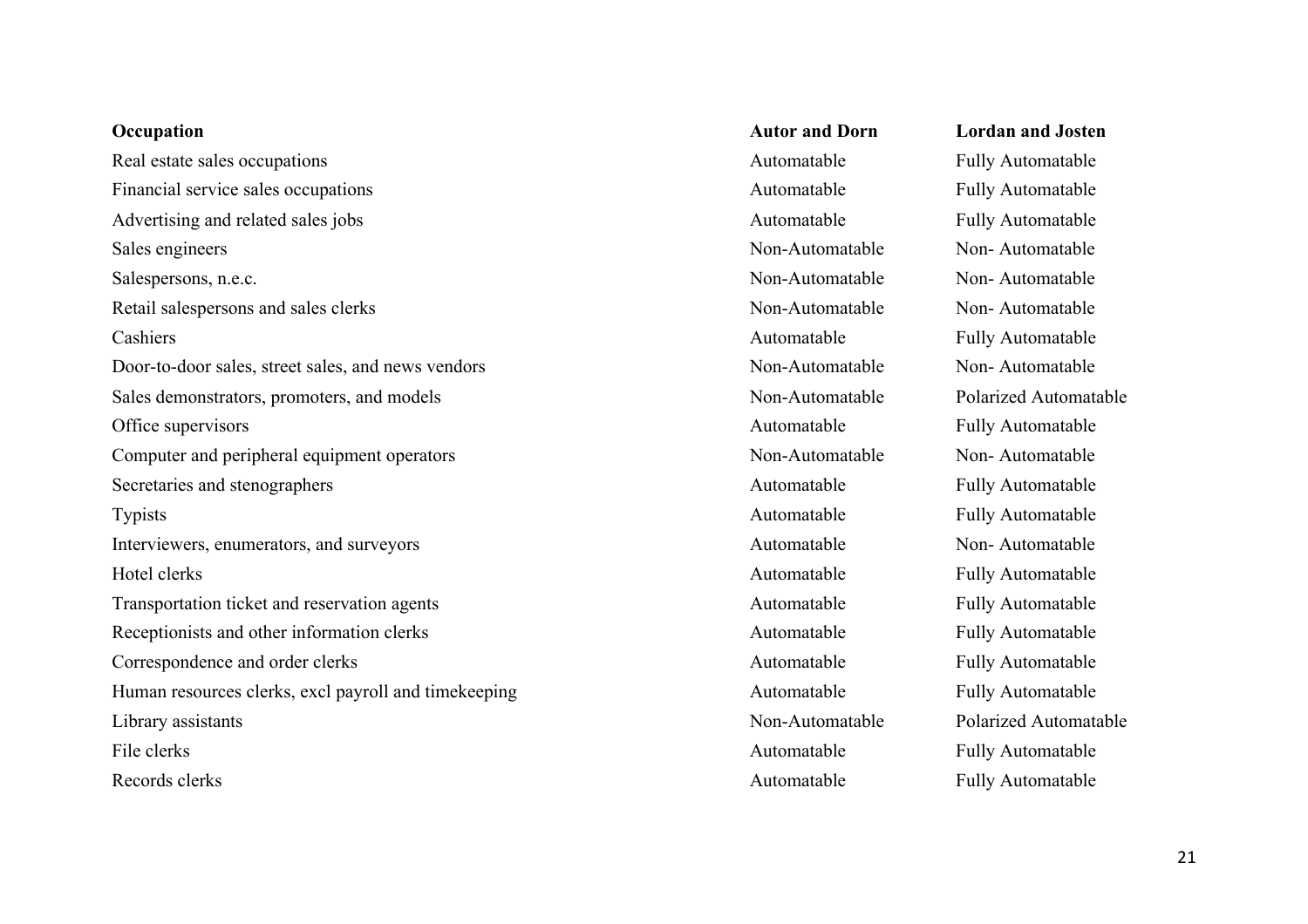| Occupation                                               | <b>Autor and Dorn</b> | <b>Lordan and Josten</b> |
|----------------------------------------------------------|-----------------------|--------------------------|
| Bookkeepers and accounting and auditing clerks           | Automatable           | Fully Automatable        |
| Payroll and timekeeping clerks                           | Automatable           | Fully Automatable        |
| Billing clerks and related financial records processing  | Automatable           | Fully Automatable        |
| Mail and paper handlers                                  | Automatable           | Fully Automatable        |
| Office machine operators, n.e.c.                         | Automatable           | Fully Automatable        |
| Telephone operators                                      | Automatable           | Fully Automatable        |
| Other telecom operators                                  | Automatable           | <b>Fully Automatable</b> |
| Postal clerks, exluding mail carriers                    | Automatable           | <b>Fully Automatable</b> |
| Mail carriers for postal service                         | Non-Automatable       | Fully Automatable        |
| Mail clerks, outside of post office                      | Automatable           | Fully Automatable        |
| Messengers                                               | Automatable           | Fully Automatable        |
| Dispatchers                                              | Automatable           | Fully Automatable        |
| Shipping and receiving clerks                            | Automatable           | <b>Fully Automatable</b> |
| Stock and inventory clerks                               | Automatable           | Fully Automatable        |
| Meter readers                                            | Automatable           | Fully Automatable        |
| Weighers, measurers, and checkers                        | Automatable           | Fully Automatable        |
| Material recording, sched., prod., plan., expediting cl. | Automatable           | Fully Automatable        |
| Insurance adjusters, examiners, and investigators        | Automatable           | Fully Automatable        |
| Customer service reps, invest., adjusters, excl. insur.  | Automatable           | Fully Automatable        |
| Eligibility clerks for government prog., social welfare  | Automatable           | Fully Automatable        |
| Bill and account collectors                              | Automatable           | <b>Fully Automatable</b> |
| General office clerks                                    | Automatable           | <b>Fully Automatable</b> |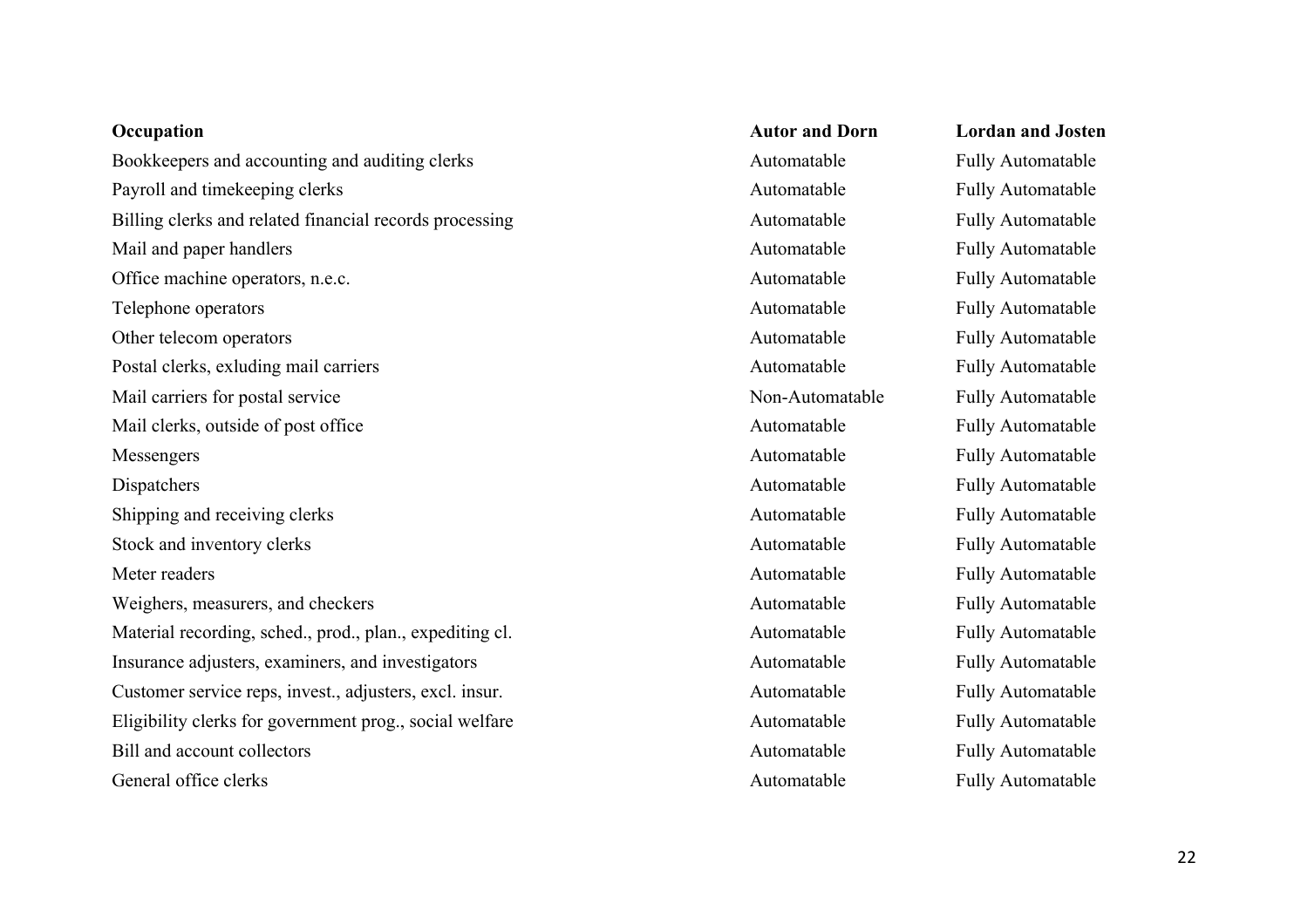| Occupation                                               | <b>Autor and Dorn</b> | <b>Lordan and Josten</b>   |
|----------------------------------------------------------|-----------------------|----------------------------|
| <b>Bank</b> tellers                                      | Automatable           | Fully Automatable          |
| Proofreaders                                             | Automatable           | <b>Fully Automatable</b>   |
| Data entry keyers                                        | Automatable           | Fully Automatable          |
| <b>Statistical clerks</b>                                | Automatable           | <b>Fully Automatable</b>   |
| Teacher's aides                                          | Non-Automatable       | <b>Polarized Automatal</b> |
| Administrative support jobs, n.e.c.                      | Automatable           | Fully Automatable          |
| Housekeepers, maids, butlers, and cleaners               | Non-Automatable       | <b>Polarized Automatal</b> |
| Laundry and dry cleaning workers                         | Automatable           | <b>Fully Automatable</b>   |
| Supervisors of guards                                    | Non-Automatable       | Non-Automatable            |
| Fire fighting, fire prevention, and fire inspection occs | Non-Automatable       | <b>Polarized Automatal</b> |
| Police and detectives, public service                    | Non-Automatable       | Non-Automatable            |
| Sheriffs, bailiffs, correctional institution officers    | Non-Automatable       | Non-Automatable            |
| Crossing guards                                          | Non-Automatable       | Non-Automatable            |
| Guards and police, except public service                 | Automatable           | Fully Automatable          |
| Protective service, n.e.c.                               | Non-Automatable       | <b>Polarized Automatal</b> |
| Supervisors of food preparation and service              | Non-Automatable       | Non-Automatable            |
| <b>Bartenders</b>                                        | Automatable           | <b>Polarized Automatal</b> |
| Waiters and waitresses                                   | Non-Automatable       | <b>Polarized Automatal</b> |
| Cooks                                                    | Automatable           | <b>Fully Automatable</b>   |
| Food preparation workers                                 | Non-Automatable       | <b>Polarized Automatal</b> |
| Miscellanious food preparation and service workers       | Non-Automatable       | Polarized Automatal        |
| <b>Dental Assistants</b>                                 | Automatable           | <b>Fully Automatable</b>   |

|    | <b>Autor and Dorn</b> | <b>Lordan and Josten</b> |
|----|-----------------------|--------------------------|
|    | Automatable           | <b>Fully Automatable</b> |
|    | Automatable           | <b>Fully Automatable</b> |
|    | Automatable           | <b>Fully Automatable</b> |
|    | Automatable           | <b>Fully Automatable</b> |
|    | Non-Automatable       | Polarized Automatable    |
|    | Automatable           | <b>Fully Automatable</b> |
|    | Non-Automatable       | Polarized Automatable    |
|    | Automatable           | <b>Fully Automatable</b> |
|    | Non-Automatable       | Non-Automatable          |
| `S | Non-Automatable       | Polarized Automatable    |
|    | Non-Automatable       | Non-Automatable          |
|    | Non-Automatable       | Non-Automatable          |
|    | Non-Automatable       | Non-Automatable          |
|    | Automatable           | <b>Fully Automatable</b> |
|    | Non-Automatable       | Polarized Automatable    |
|    | Non-Automatable       | Non-Automatable          |
|    | Automatable           | Polarized Automatable    |
|    | Non-Automatable       | Polarized Automatable    |
|    | Automatable           | <b>Fully Automatable</b> |
|    | Non-Automatable       | Polarized Automatable    |
|    | Non-Automatable       | Polarized Automatable    |
|    | Automatable           | <b>Fully Automatable</b> |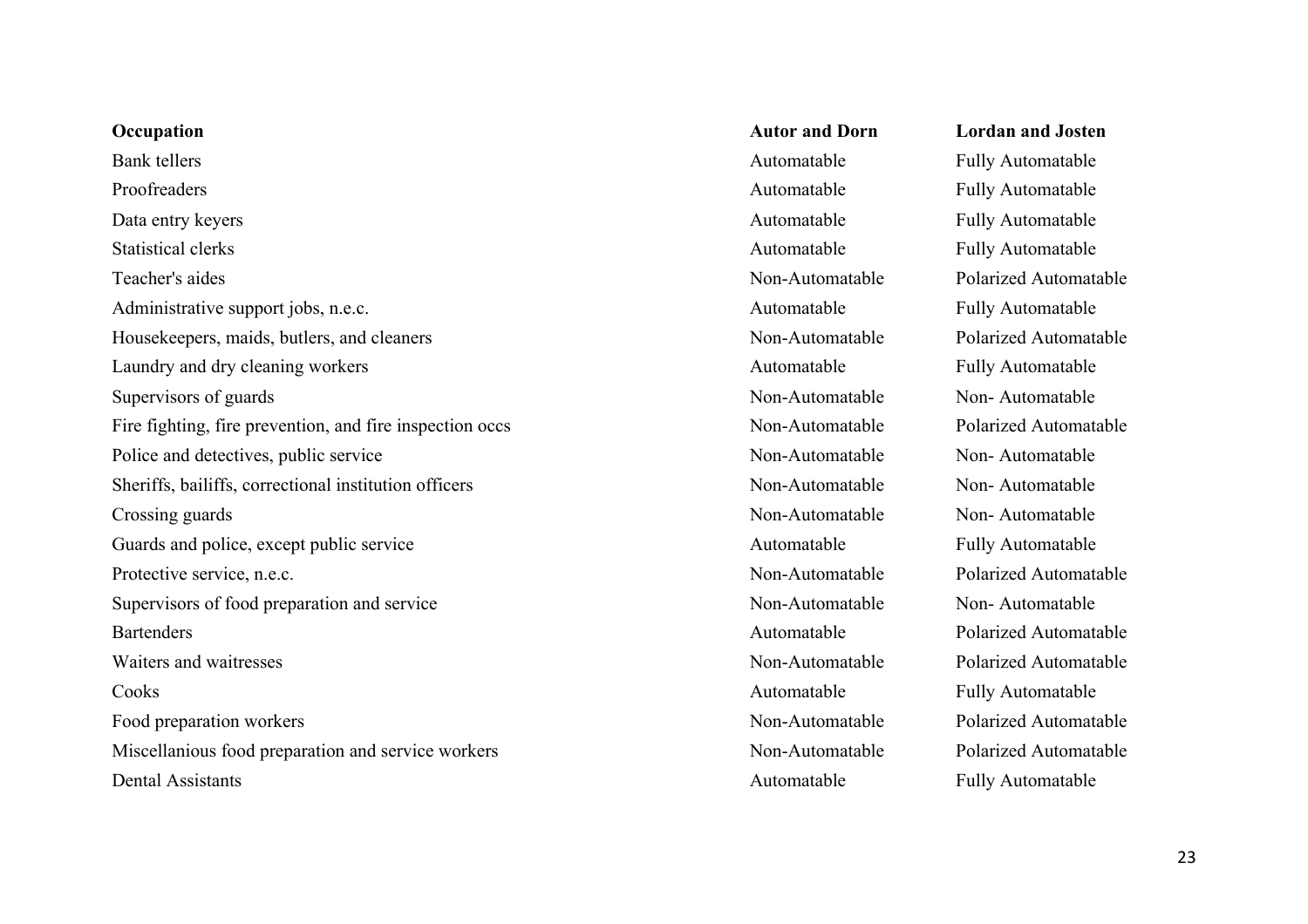| Occupation                                           |
|------------------------------------------------------|
| Health and nursing aides                             |
| Supervisors of cleaning and building service         |
| Superv. of landscaping, lawn service, groundskeeping |
| Gardeners and groundskeepers                         |
| Janitors                                             |
| Pest control occupations                             |
| <b>Barbers</b>                                       |
| Hairdressers and cosmetologists                      |
| Recreation facility attendants                       |
| Guides                                               |
| Ushers                                               |
| Baggage porters, bellhops and concierges             |
| Recreation and fitness workers                       |
| Motion picture projectionists                        |
| Child care workers                                   |
| Personal service occupations, n.e.c                  |
| Supervisors of personal service jobs, n.e.c          |
| Public transportation attendants and inspectors      |
| Animal caretakers, except farm                       |
| Farmers (owners and tenants)                         |
| Farm managers                                        |
| Farm workers, incl. nursery farming                  |

**Occupation Autor and Dorn Lordan and Josten** Non-Automatable Non-Automatable Non-Automatable Non-Automatable Non-Automatable Fully Automatable Automatable Non- Automatable Automatable Non- Automatable Automatable Fully Automatable Non-Automatable Non-Automatable Non-Automatable Non-Automatable Automatable **Fully Automatable** *Automatable* Fully Automatable g and the *Automatable* Fully Automatable

g. Superv. of landscaping, lawn service, grounds and polarized Automatable Rolarized Automatable Non-Automatable Polarized Automatable Janitors Non-Automatable Polarized Automatable Non-Automatable Polarized Automatable Non-Automatable Polarized Automatable Non-Automatable Polarized Automatable Non-Automatable Polarized Automatable Non-Automatable Polarized Automatable Non-Automatable Polarized Automatable Non-Automatable Polarized Automatable Non-Automatable Polarized Automatable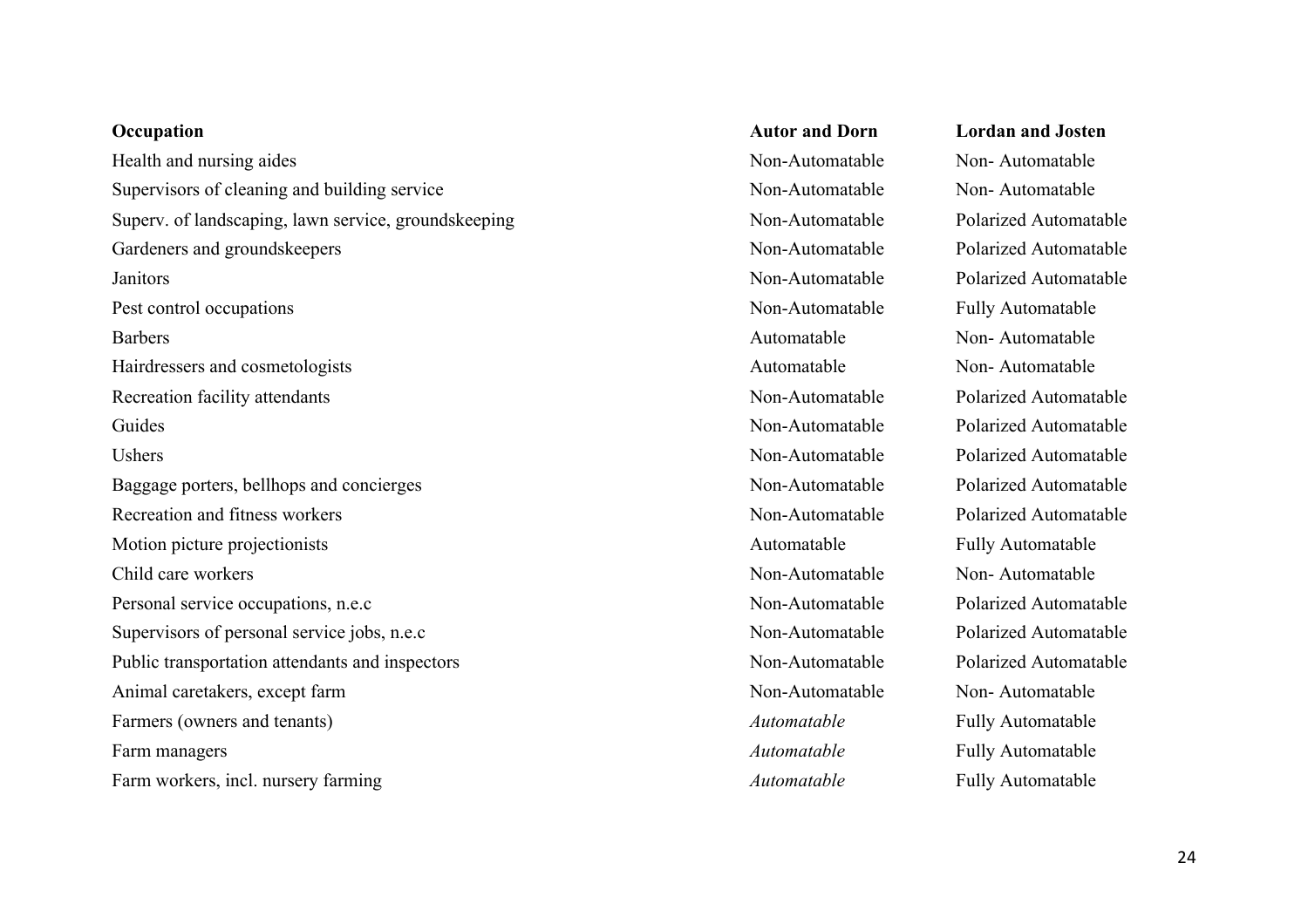| Occupation                                             | <b>Autor and Dorn</b> | <b>Lordan and Josten</b> |
|--------------------------------------------------------|-----------------------|--------------------------|
| Graders and sorters of agricultural products           | Automatable           | Fully Automatable        |
| Inspectors of agricultural products                    | Automatable           | Fully Automatable        |
| Timber, logging, and forestry workers                  | Automatable           | Fully Automatable        |
| Fishers, marine life cultivators, hunters, and kindred | Automatable           | <b>Fully Automatable</b> |
| Supervisors of mechanics and repairers                 | Non-Automatable       | Non-Automatable          |
| Automobile mechanics and repairers                     | Non-Automatable       | Non-Automatable          |
| Bus, truck, and stationary engine mechanics            | Non-Automatable       | Non-Automatable          |
| Aircraft mechanics                                     | Non-Automatable       | Non-Automatable          |
| Small engine repairers                                 | Non-Automatable       | Non-Automatable          |
| Auto body repairers                                    | Automatable           | Fully Automatable        |
| Heavy equipement and farm equipment mechanics          | Non-Automatable       | Non-Automatable          |
| Industrial machinery repairers                         | Non-Automatable       | Non-Automatable          |
| Machinery maintenance occupations                      | Automatable           | Fully Automatable        |
| Repairers of industrial electrical equipment           | Automatable           | Fully Automatable        |
| Repairers of data processing equipment                 | Automatable           | Fully Automatable        |
| Repairers of household appliances and power tools      | Non-Automatable       | Non-Automatable          |
| Telecom and line installers and repairers              | Non-Automatable       | Non-Automatable          |
| Repairers of electrical equipment, n.e.c.              | Non-Automatable       | Non-Automatable          |
| Heating, air conditioning, and refrigeration mechanics | Non-Automatable       | Non-Automatable          |
| Precision makers, repairers, and smiths                | Automatable           | Fully Automatable        |
| Locksmiths and safe repairers                          | Non-Automatable       | Polarized Automatable    |
| Repairers of mechanical controls and valves            | Non-Automatable       | Non-Automatable          |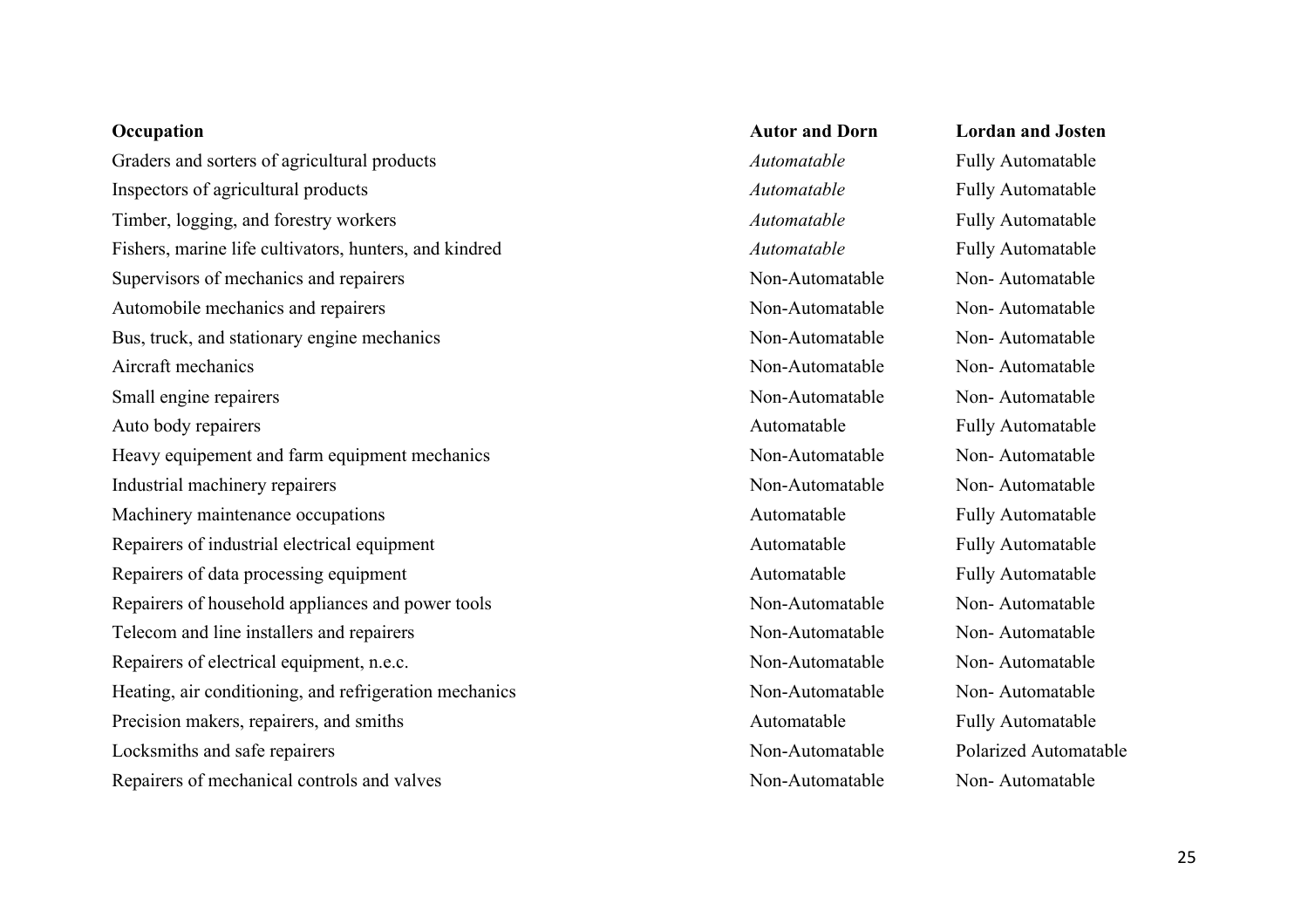| Occupation                                         | <b>Autor and L</b> |
|----------------------------------------------------|--------------------|
| Elevator installers and repairers                  | Non-Automa         |
| Millwrights                                        | Non-Automa         |
| Mechanics and repairers, n.e.c.                    | Non-Automa         |
| Supervisors of construction work                   | Non-Automa         |
| Masons, tilers, and carpet installers              | Non-Automa         |
| Carpenters                                         | Non-Automa         |
| Drywall installers                                 | Non-Automa         |
| Electricians                                       | Non-Automa         |
| Electric power installers and repairers            | Non-Automa         |
| Painters, construction and maintenance             | Non-Automa         |
| Paperhangers                                       | Non-Automa         |
| Plasterers                                         | Non-Automa         |
| Plumbers, pipe fitters, and steamfitters           | Non-Automa         |
| Concrete and cement workers                        | Non-Automa         |
| Glaziers                                           | Non-Automa         |
| <b>Insulation workers</b>                          | Non-Automa         |
| Paving, surfacing, and tamping equipment operators | Non-Automa         |
| Roofers and slaters                                | Non-Automa         |
| Structural metal workers                           | Non-Automa         |
| Drillers of earth                                  | Non-Automa         |
| Misc. construction and related occupations         | Non-Automa         |
| Drillers of oil wells                              | Non-Automa         |

**Occupation Autor and Dorn Lordan and Josten**

atable Non-Automatable atable Non-Automatable atable Non-Automatable atable Non-Automatable atable Polarized Automatable atable Non-Automatable atable Non-Automatable atable Non-Automatable atable Non-Automatable atable **Polarized Automatable** atable Polarized Automatable atable **Polarized Automatable** atable Non-Automatable atable **Polarized Automatable** atable Non-Automatable atable Non-Automatable atable Non-Automatable atable Non-Automatable atable Non-Automatable atable Fully Automatable atable **Polarized Automatable** atable Fully Automatable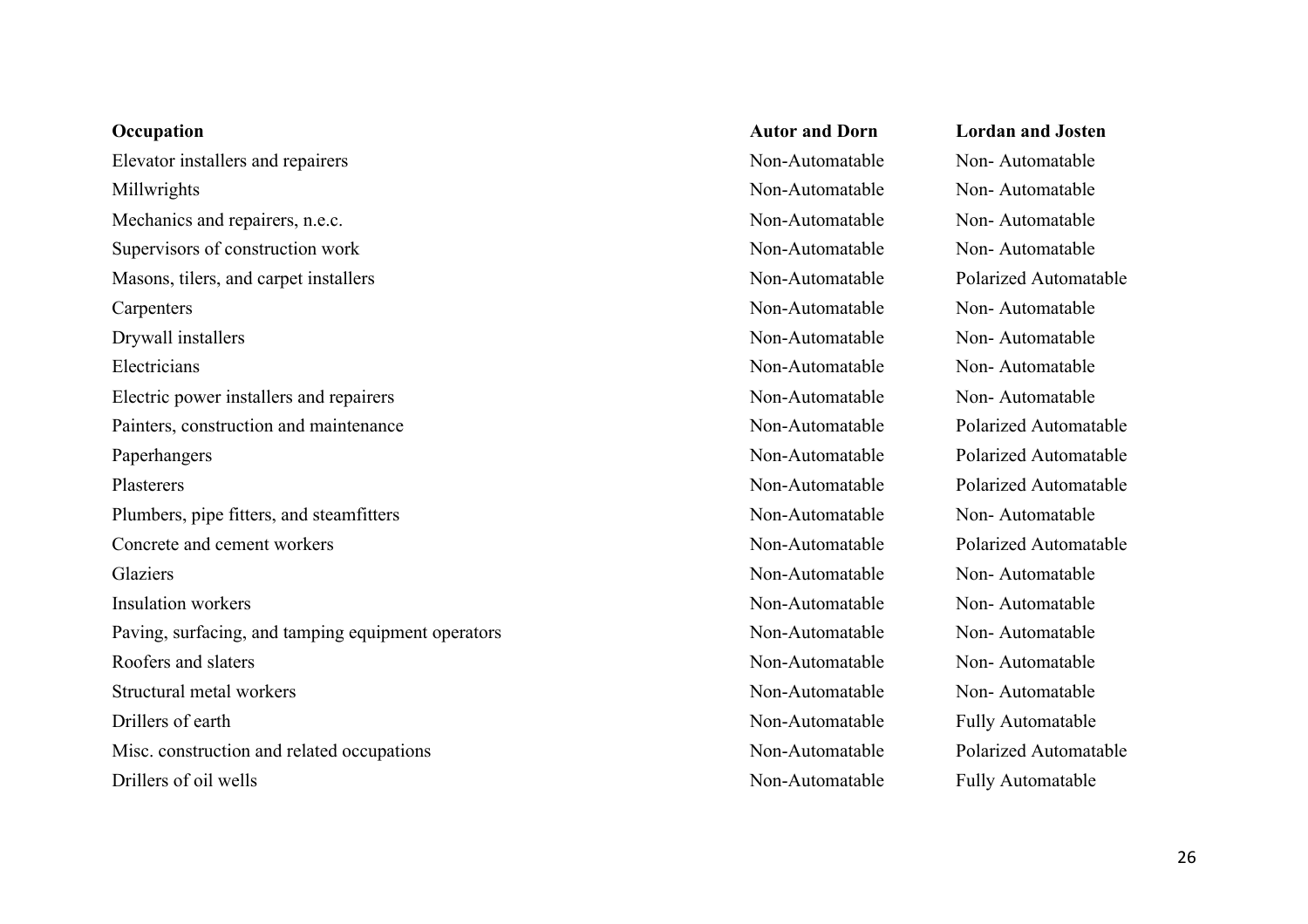| Occupation                                           | <b>Autor and Dorn</b> | <b>Lordan and Josten</b>   |
|------------------------------------------------------|-----------------------|----------------------------|
| Explosives workers                                   | Non-Automatable       | Polarized Automatal        |
| Miners                                               | Non-Automatable       | Polarized Automatal        |
| Other mining occupations                             | Non-Automatable       | Polarized Automatal        |
| Production supervisors or foremen                    | Non-Automatable       | <b>Polarized Automatal</b> |
| Tool and die makers and die setters                  | Automatable           | <b>Fully Automatable</b>   |
| Machinists                                           | Automatable           | Fully Automatable          |
| <b>Boilermakers</b>                                  | Automatable           | <b>Fully Automatable</b>   |
| Precision grinders and fitters                       | Automatable           | <b>Fully Automatable</b>   |
| Patternmakers and model makers                       | Automatable           | Fully Automatable          |
| Engravers                                            | Automatable           | <b>Fully Automatable</b>   |
| Other metal and plastic workers                      | Non-Automatable       | <b>Polarized Automatal</b> |
| Cabinetmakers and bench carpeters                    | Non-Automatable       | Non-Automatable            |
| Furniture/wood finishers, other prec. wood workers   | Automatable           | Fully Automatable          |
| Dressmakers, seamstresses, and tailors               | Non-Automatable       | <b>Polarized Automatal</b> |
| Upholsterers                                         | Automatable           | Fully Automatable          |
| Shoemakers, other prec. apparel and fabric workers   | Non-Automatable       | <b>Fully Automatable</b>   |
| Hand molders and shapers, except jewelers            | Automatable           | Fully Automatable          |
| Optical goods workers                                | Automatable           | Fully Automatable          |
| Dental laboratory and medical applicance technicians | Non-Automatable       | <b>Polarized Automatal</b> |
| <b>Bookbinders</b>                                   | Non-Automatable       | Fully Automatable          |
| Other precision and craft workers                    | Automatable           | <b>Fully Automatable</b>   |
| Butchers and meat cutters                            | Automatable           | <b>Fully Automatable</b>   |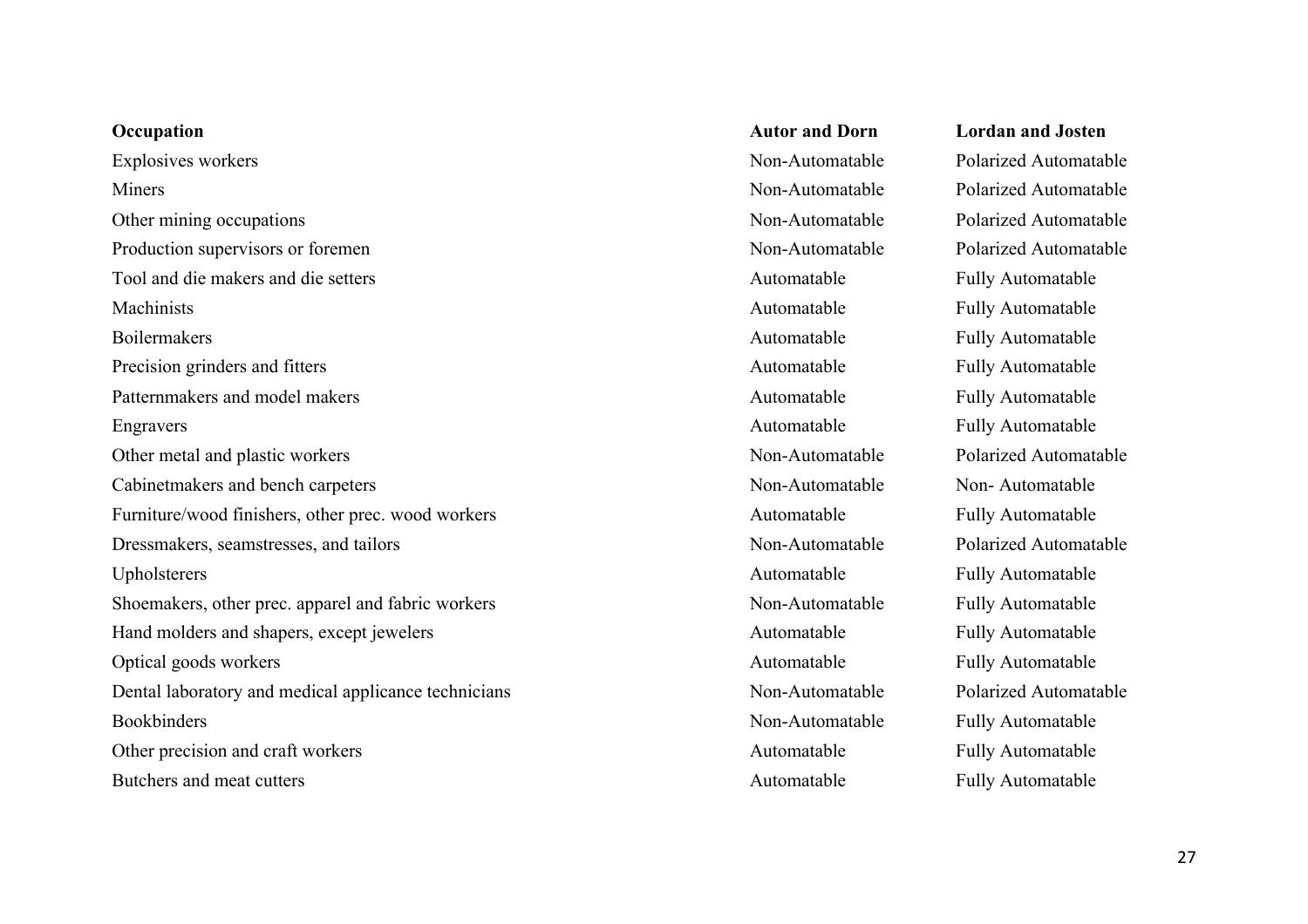| Occupation                                          |
|-----------------------------------------------------|
| <b>Bakers</b>                                       |
| Batch food makers                                   |
| Water and sewage treatment plant operators          |
| Power plant operators                               |
| Plant and system operators, stationary engineers    |
| Other plant and system operators                    |
| Lathe, milling, and turning machine operatives      |
| Punching and stamping press operatives              |
| Rollers, roll hands, and finishers of metal         |
| Drilling and boring machine operators               |
| Grinding, abrading, buffing, and polishing workers  |
| Forge and hammer operators                          |
| Molders and casting machine operators               |
| Metal platers                                       |
| Heat treating equipment operators                   |
| Sawing machine operators and sawyers                |
| Nail, tacking, shaping and joining mach ops (wood)  |
| Other woodworking machine operators                 |
| Printing machine operators, n.e.c.                  |
| Typesetters and compositors                         |
| Winding and twisting textile and apparel operatives |
| Knitters, loopers, and toppers textile operatives   |

## **Occupation Autor and Dorn Lordan and Josten** Automatable Fully Automatable Automatable Fully Automatable Non-Automatable Polarized Automatable Non-Automatable Fully Automatable Automatable Fully Automatable Non-Automatable Fully Automatable Non-Automatable Non-Automatable Automatable Fully Automatable Automatable Fully Automatable Non-Automatable Polarized Automatable Automatable Fully Automatable Automatable Fully Automatable Non-Automatable Fully Automatable Automatable Fully Automatable Automatable Fully Automatable Automatable Fully Automatable Automatable Fully Automatable Automatable **Automatable** Fully Automatable Automatable Fully Automatable

Non-Automatable Polarized Automatable Non-Automatable Polarized Automatable Non-Automatable Polarized Automatable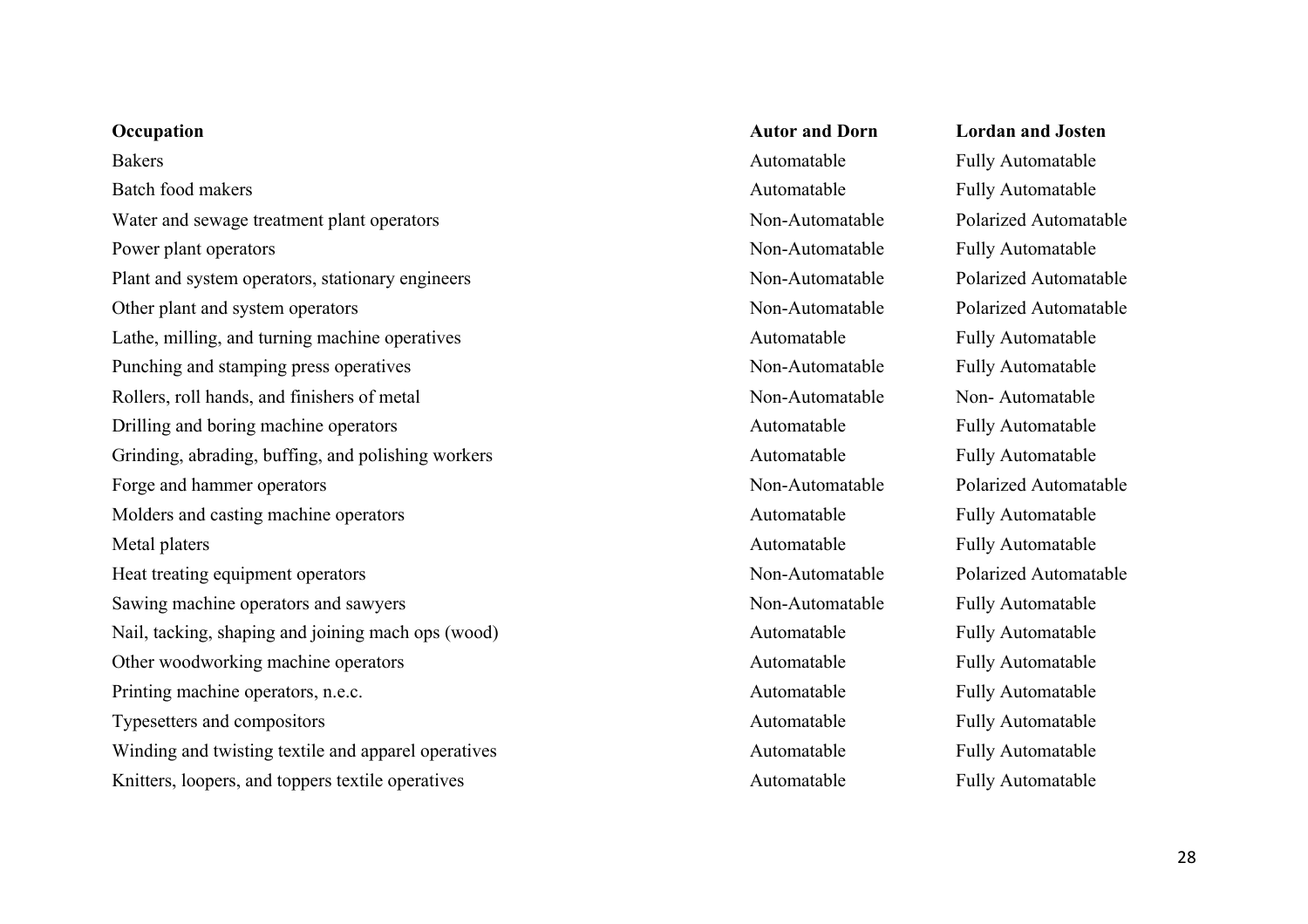| Occupation                                                 | <b>Autor and Dorn</b> | <b>Lordan and Josten</b> |
|------------------------------------------------------------|-----------------------|--------------------------|
| Textile cutting and dyeing machine operators               | Automatable           | <b>Fully Automatable</b> |
| Textile sewing machine operators                           | Non-Automatable       | Fully Automatable        |
| Shoemaking machine operators                               | Non-Automatable       | Fully Automatable        |
| Clothing pressing machine operators                        | Non-Automatable       | Polarized Automatable    |
| Miscellanious textile machine operators                    | Automatable           | Fully Automatable        |
| Cementing and gluing machine operators                     | Automatable           | Fully Automatable        |
| Packers, fillers, and wrappers                             | Non-Automatable       | Fully Automatable        |
| Extruding and forming machine operators                    | Automatable           | Fully Automatable        |
| Mixing and blending machine operators                      | Automatable           | Fully Automatable        |
| Separating, filtering, and clarifying machine operators    | Non-Automatable       | Non-Automatable          |
| Food roasting and baking machine operators                 | Automatable           | Fully Automatable        |
| Washing, cleaning, and pickling machine operators          | Automatable           | Fully Automatable        |
| Paper folding machine operators                            | Automatable           | Fully Automatable        |
| Furnance, kiln, and oven operators, apart from food        | Non-Automatable       | Polarized Automatable    |
| Slicing, cutting, crushing and grinding machine            | Automatable           | Fully Automatable        |
| Photographic process workers                               | Automatable           | Automatable              |
| Machine operators, n.e.c.                                  | Non-Automatable       | Polarized Automatable    |
| Welders, solderers, and metal cutters                      | Non-Automatable       | Polarized Automatable    |
| Assemblers of electrical equipment                         | Automatable           | <b>Fully Automatable</b> |
| Painting and decoration occupations                        | Non-Automatable       | Polarized Automatable    |
| Production checkers, graders, and sorters in manufacturing | Automatable           | <b>Fully Automatable</b> |
| Supervisors of motor vehicle transportation                | Non-Automatable       | Non-Automatable          |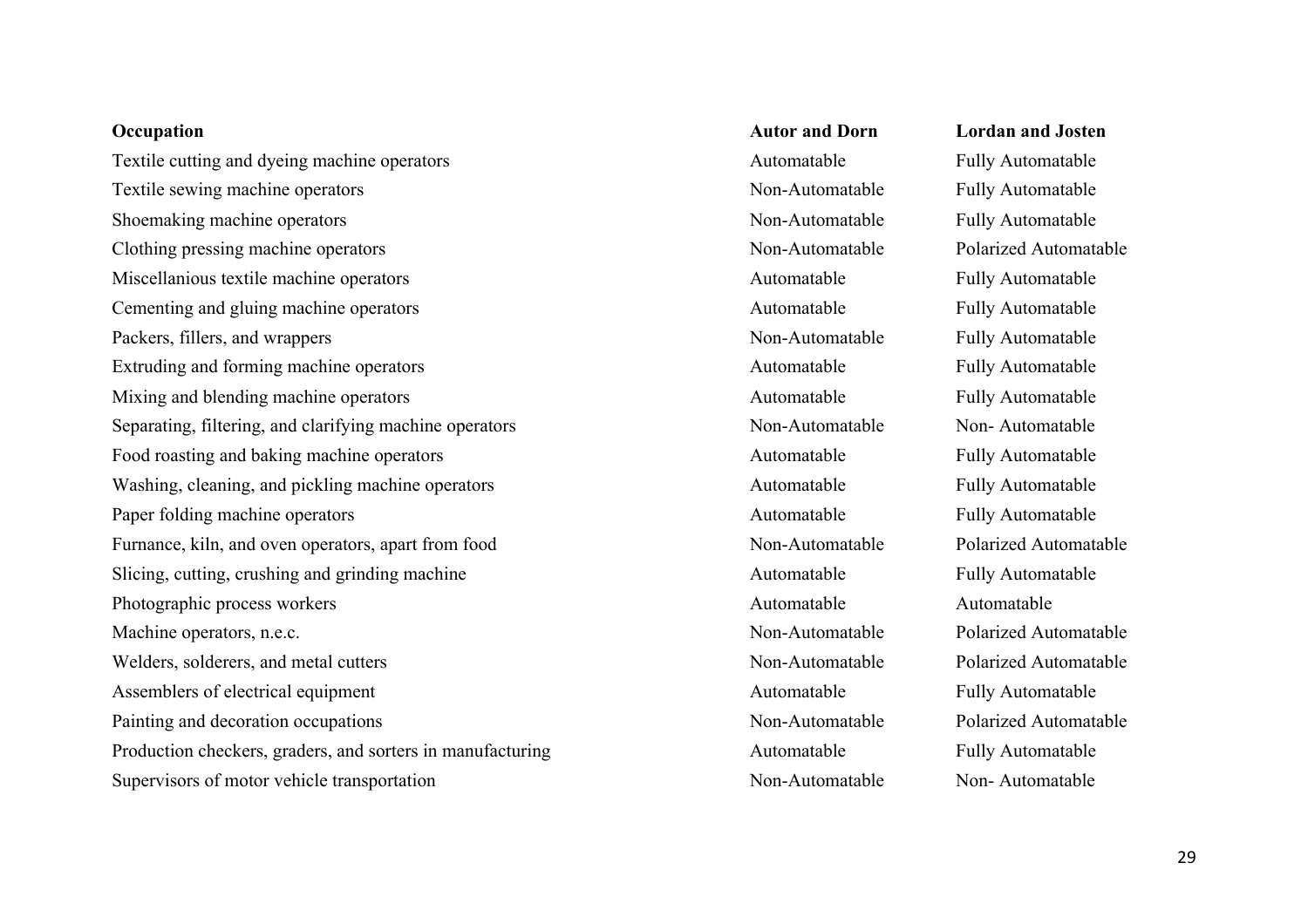Truck, delivery, and tractor drivers Truck, delivery, and tractor drivers Non-Automatable Fully Automatable Bus drivers **Non-Automatable** Fully Automatable Taxi cab drivers and chauffeurs and chauffeurs Non-Automatable Fully Automatable Fully Automatable Parking lot attendants **Non-Automatable** Polarized Automatable Railroad conductors and yardmasters Non-Automatable Non-Automatable Non-Automatable Locomotive operators: engineers and firemen Non-Automatable Polarized Automatable Railroad brake, coupler, and switch operators Non-Automatable Polarized Automatable Polarized Automatable Ship crews and marine engineers Non-Automatable Non-Automatable Non-Automatable Miscellanious transportation occupations  $\blacksquare$  Non-Automatable Polarized Automatable Operating engineers of construction equipment Non-Automatable Non-Automatable Non-Automatable Crane, derrick, winch, hoist, longshore operators Non-Automatable Non-Automatable Non-Automatable Excavating and loading machine operators Non-Automatable Polarized Automatable Polarized Automatable Stevedores and misc. material moving occupations Non-Automatable Polarized Automatable Helpers, constructions Non-Automatable Polarized Automatable Helpers, surveyors and the extended area of the Non-Automatable Polarized Automatable Polarized Automatable Construction laborers Non-Automatable Fully Automatable Production helpers **Automatable** Fully Automatable Fully Automatable Garbage and recyclable material collectors Non-Automatable Fully Automatable Fully Automatable Machine feeders and offbearers Non-Automatable Polarized Automatable Polarized Automatable Garage and service station related occupations and service station related occupations Automatable Fully Automatable Vehicle washers and equipment cleaners **Automatable** Automatable Fully Automatable Packers and packagers by hand and ackagers by hand Automatable Automatable Fully Automatable

**Occupation Autor and Dorn Lordan and Josten**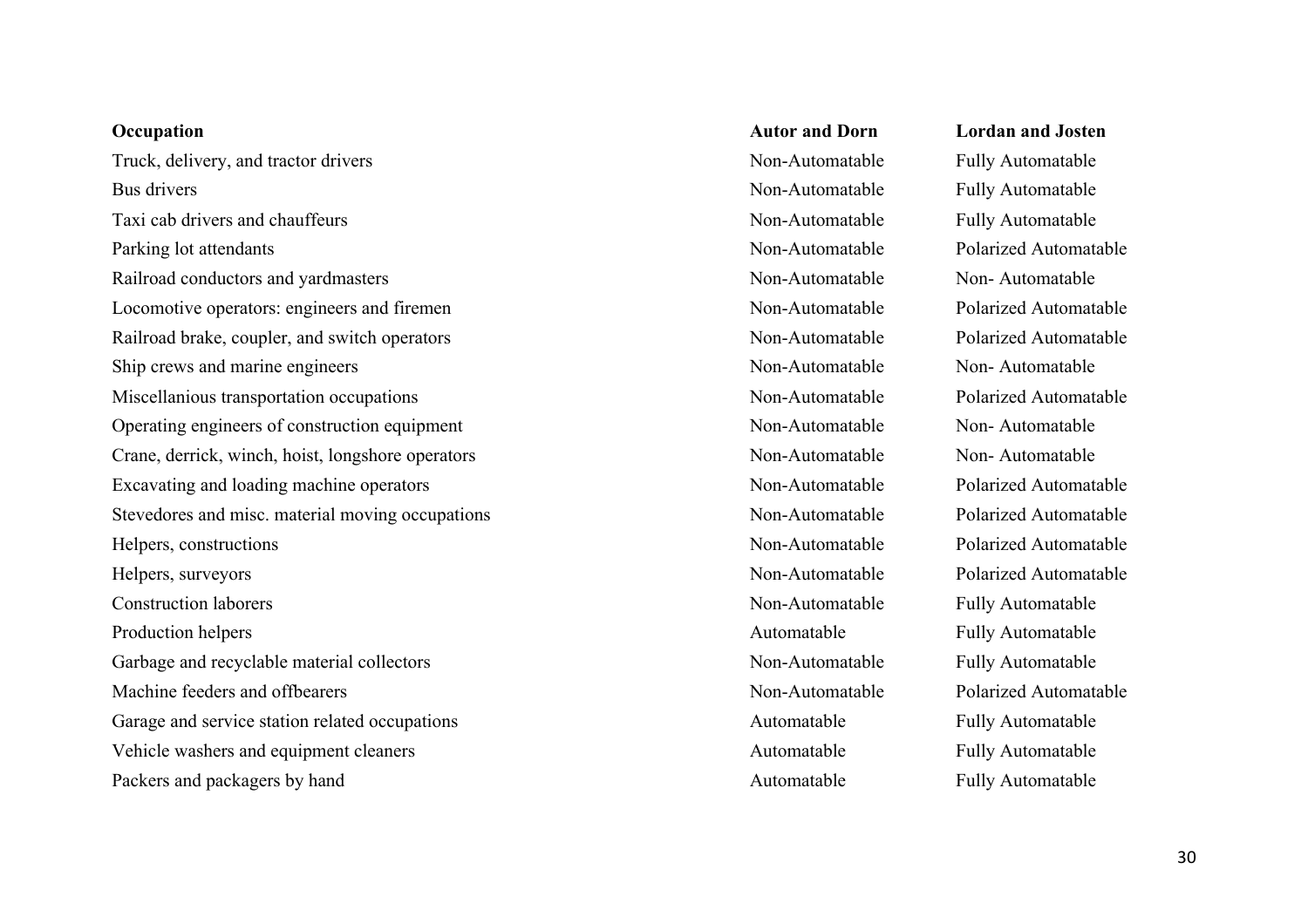**Occupation Autor and Dorn Lordan and Josten** Laborers, freight, stock, and material handlers, n.e.c. Non-Automatable Polarized Automatable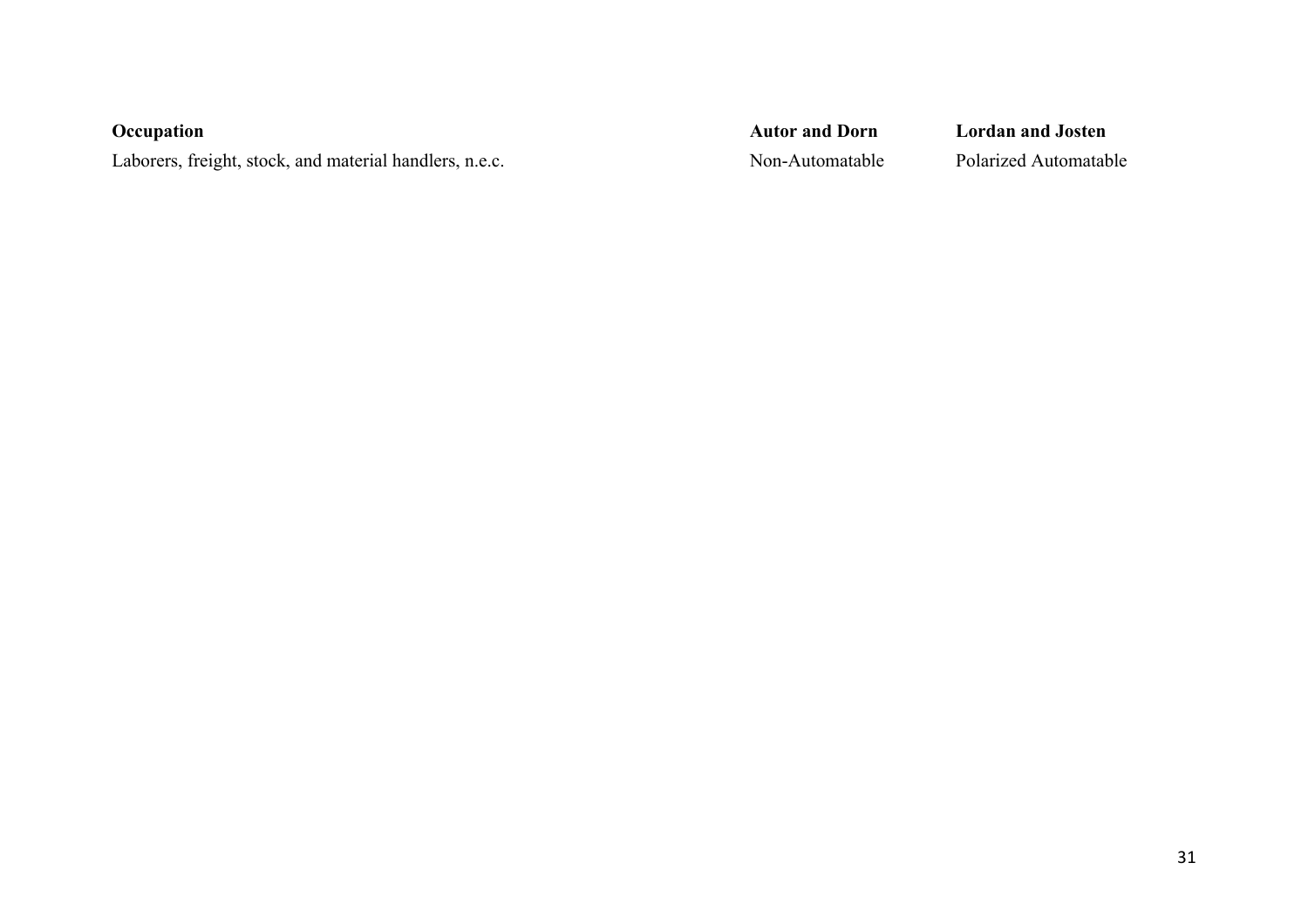|                | ┻<br>(1)    | (2)         | (3)         | (4)         |
|----------------|-------------|-------------|-------------|-------------|
|                | Automatable | Fully       | Polarized   | Autor and   |
|                |             | Automatable | Automatable | Dorn (2013) |
|                |             |             |             |             |
| E.U.           | 0.474       | 0.352       | 0.123       | 0.268       |
| Austria        | 0.516       | 0.379       | 0.137       | 0.312       |
| Belgium        | 0.443       | 0.306       | 0.137       | 0.248       |
| Croatia        | 0.565       | 0.470       | 0.095       | 0.280       |
| Cyprus         | 0.512       | 0.357       | 0.155       | 0.282       |
| Czech Republic | 0.516       | 0.379       | 0.138       | 0.313       |
| Denmark        | 0.370       | 0.252       | 0.118       | 0.205       |
| Estonia        | 0.458       | 0.345       | 0.113       | 0.248       |
| Finland        | 0.207       | 0.148       | 0.059       | 0.112       |
| France         | 0.478       | 0.311       | 0.168       | 0.239       |
| Germany        | 0.474       | 0.359       | 0.115       | 0.301       |
| Greece         | 0.574       | 0.484       | 0.089       | 0.285       |
| Hungary        | 0.544       | 0.414       | 0.130       | 0.282       |
| Iceland        | 0.374       | 0.271       | 0.103       | 0.228       |
| Ireland        | 0.481       | 0.381       | 0.100       | 0.282       |
| Italy          | 0.508       | 0.134       | 0.374       | 0.302       |
| Latvia         | 0.525       | 0.398       | 0.127       | 0.281       |
| Lithuania      | 0.527       | 0.411       | 0.116       | 0.267       |
| Luxembourg     | 0.442       | 0.339       | 0.103       | 0.286       |
| Netherlands    | 0.374       | 0.276       | 0.098       | 0.227       |
| Norway         | 0.363       | 0.224       | 0.119       | 0.192       |
| Portugal       | 0.485       | 0.363       | 0.122       | 0.283       |
| Spain          | 0.474       | 0.474       | 0.131       | 0.252       |
| Sweden         | 0.378       | 0.271       | 0.107       | 0.217       |
| Slovakia       | 0.513       | 0.382       | 0.131       | 0.296       |
| <b>UK</b>      | 0.405       | 0.303       | 0.101       | 0.249       |

Table 2: Shares of Automatable Employment